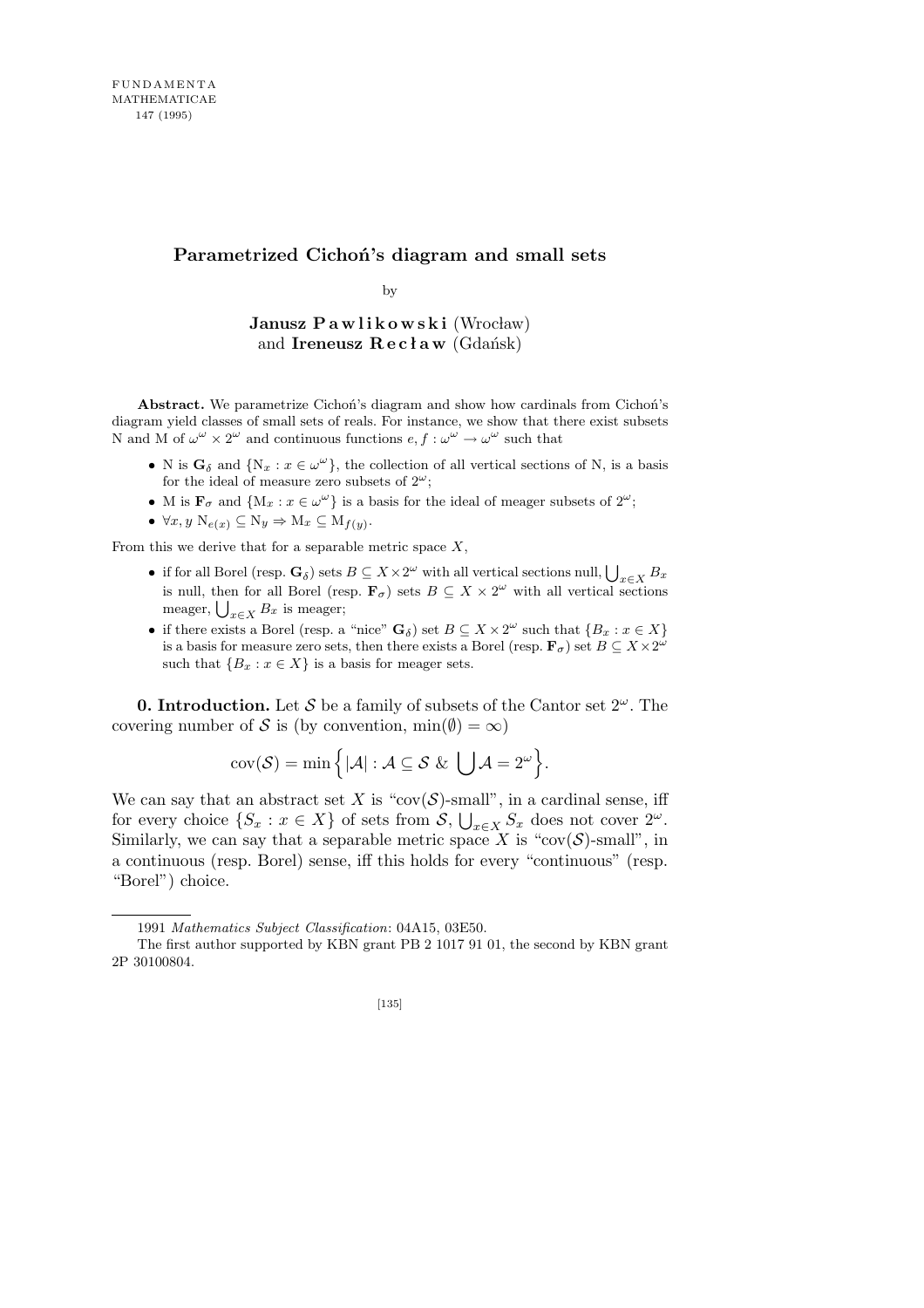The additivity number of *S* is defined by

$$
add(\mathcal{S}) = \min \Big\{ |\mathcal{A}| : \mathcal{A} \subseteq \mathcal{S} \& \bigcup \mathcal{A} \not\in \mathcal{S} \Big\}.
$$

As with  $cov(S)$  we can talk about "add( $S$ )-small" spaces.

A study of such "small" spaces may give new insight, as shown by the following results.

- (1) Recław [R1] proved that every Lusin set is undetermined in the Point-Open Game, which solved a problem of Galvin [G]. The proof relied on the facts that
	- if  $X \subseteq 2^{\omega}$  is a Lusin set, then for every closed set  $D \subseteq X \times \omega^{\omega}$  with  $D_x$  (*x*  $\in$  *X*) meager,  $\bigcup_{x \in X} D_x \neq \omega^\omega$ ;<br>all vertical sections  $D_x$  (*x*  $\in$  *X*) meager,  $\bigcup_{x \in X} D_x \neq \omega^\omega$ ;
	- $X \subseteq 2^{\omega}$  is undetermined in the Point-Open Game iff for every closed set  $D \subseteq X \times \omega^{\omega}$  with all vertical sections  $D_x$  ( $x \in X$ )  $\text{medge}$ ,  $\bigcup_{x \in X} D_x \neq \omega^\omega$ .
- (2) Pawlikowski's [P2] proof that every Sierpiński set is strongly meager (another problem of Galvin, see [Mi3]) shows, in fact, that if *X* is a Sierpiński set and  $B \subseteq X \times 2^{\omega}$  is a Borel set with all vertical sections  $\text{Sierpinski set and } D \subseteq X \times Z^* \text{ is a r.}$ <br>  $\text{null, then } \bigcup_{x \in X} B_x \neq 2^\omega \text{ (see [P3])}.$
- (3) A crucial step in Raisonnier's [Ra] proof of Shelah's theorem that Lebesgue measurability of all sets of reals is equiconsistent with the existence of inaccessible cardinals is a construction of a rapid filter. The filter is obtained from a set  $X \subseteq 2^{\omega}$  such that for all  $\mathbf{G}_{\delta}$  sets *G*  $\subseteq$   $2^{\omega} \times 2^{\omega}$  with all vertical sections null,  $\bigcup_{x \in X} G_x$  is null.

Let  $N$  and  $M$  be the  $\sigma$ -ideals of null (measure zero) and meager subsets of 2*<sup>ω</sup>*. To have a uniform treatment of cardinal characteristics associated with  $\mathcal N$  and  $\mathcal M$  we proceed as follows (see also [F2] and [V]).

For a binary relation  $\rho$  let

$$
B(\varrho) = \{ A \subseteq \text{dom}(\varrho) : \exists y \in \text{rng}(\varrho) \,\,\forall a \in A \,\, a \varrho y \},
$$

$$
D(\varrho) = \{ A \subseteq \text{rng}(\varrho) : \neg \forall x \in \text{dom}(\varrho) \,\, \exists a \in A \,\, x \varrho a \}.
$$

Note that  $D(\varrho) = B(\neg \varrho^{-1})$ . Let  $b(\varrho)$  (resp.  $d(\varrho)$ ) be the minimal cardinality of a subset of dom( $\varrho$ ) (resp. rng( $\varrho$ )) which is not in  $B(\varrho)$  (resp.  $D(\varrho)$ ).

If *S* is a family of subsets of *X*, let

$$
\mathrm{add}(\mathcal{S}) = \mathbf{b}(\subseteq \cap (\mathcal{S} \times \mathcal{S})), \quad \mathrm{cof}(\mathcal{S}) = \mathbf{d}(\subseteq \cap (\mathcal{S} \times \mathcal{S})),
$$

$$
non(\mathcal{S}) = \mathsf{b}(\in \cap (X \times \mathcal{S})), \quad \text{cov}(\mathcal{S}) = \mathsf{d}(\in \cap (X \times \mathcal{S})).
$$

Let also, as usual,

$$
b=b(\preceq),\quad d=d(\preceq),
$$

where for  $x, y \in \omega^{\omega}, x \leq y$  iff  $\forall^{\infty} n \ x(n) \leq y(n)$ . (We write " $\forall^{\infty}$ " for "for all but finitely many" and "*∃<sup>∞</sup>*" for "there exist infinitely many".)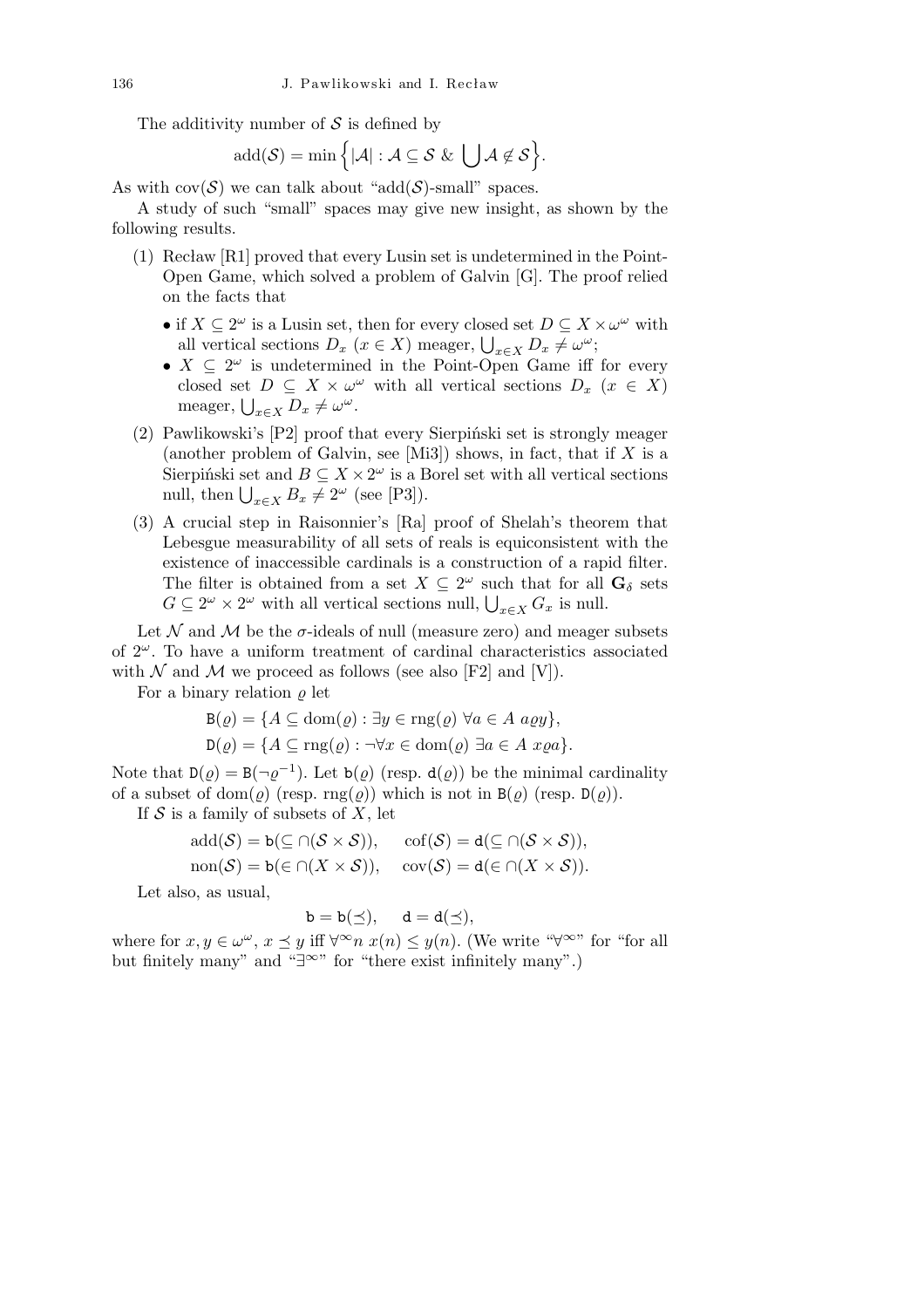The following diagram is called *Cichoń's diagram* (see [F2], [V]) (*→* means that inequality  $\leq$  is provable in ZFC):

cov(*N* ) *→* non(*M*) *→* cof(*M*) *→* cof(*N* ) *↑ ↑ ↑* b *→* d *↑ ↑ ↑* add(*N* ) *→* add(*M*) *→* cov(*M*) *→* non(*N* )

The diagram is complete in the sense that no arrow which is not obtained by composing the old ones can be added to it (see [BJ] for a summary of the necessary consistency results). The proofs of the inequalities in Cichoń's diagram are highly constructive. To show that  $add(\mathcal{M}) \leq b$  Miller [Mi2] takes  $A \subseteq \omega^{\omega}$ ,  $A \notin B(\preceq)$ , constructs for each  $a \in A$  a meager set  $M_a$ takes  $A \subseteq \omega$ ,  $A \notin B(\leq)$ , constructs for each  $a \in A$  a meager set  $M_a$ <br>and shows that should  $\bigcup_{a \in A} M_a$  be meager, one could construct a function *b* ∈  $\omega^{\omega}$  with  $\forall a \in A$  *a*  $\preceq$  *b*, thus violating *A*  $\notin$  B( $\preceq$ ). Fremlin [F2] rephrased this as follows: there exist functions  $e: \omega^{\omega} \to M$  and  $f: M \to \omega^{\omega}$  such that *∀x, y*  $e(x) \subseteq y \Rightarrow x \leq f(y)$ . Clearly, the existence of such functions implies that  $\text{add}(\mathcal{M}) \leq \mathbf{b}$  and  $\mathbf{d} \leq \text{cof}(\mathcal{M})$ .

The most difficult inequality in Cichoń's diagram is  $add(\mathcal{N}) \leq add(\mathcal{M})$ , proved by Bartoszyński [B1] (independently by Raisonnier and Stern [RaSt]). Fremlin [F1] noted that the arguments of [B1] and [RaSt] lead to  $\begin{bmatrix} \text{[Rasy]}. \text{ [Fermin [F1] noted that the arguments of [D1] and [Rasy] lead to functions  $e: \omega^{\omega} \to \mathcal{N}$  and  $f: \mathcal{N} \to \prod_n [\omega]^{\leq n} \text{ such that } \forall x, y \ e(x) \subseteq y \Rightarrow \mathcal{N} \end{bmatrix}$$  $x \in f(y)$  (where  $x \in f$  *z* iff  $\forall^{\infty} n$  *x*(*n*)  $\in z(n)$ ). He also noted that Pawlikowski [P1], in a proof that the Lebesgue measurability of all  $\Sigma_2^1$  (lightface!) sets implies the Baire property for all such sets, constructed functions  $e: \mathcal{M} \to \omega^\omega$  and  $f: \prod_n[\omega]^{\leq n} \to \mathcal{M}$  such that  $\forall x, y \ e(x) \in^* y \Rightarrow x \subseteq f(y)$ . Putting this together (see [F2]) we get functions  $e : \mathcal{M} \to \mathcal{N}$  and  $f : \mathcal{N} \to \mathcal{M}$ such that  $\forall x, y \in \mathbb{R}$   $\subseteq y \Rightarrow x \subseteq f(y)$ . Again, the existence of such functions yields inequalities  $\text{add}(\mathcal{N}) \leq \text{add}(\mathcal{M})$  and  $\text{cof}(\mathcal{M}) \leq \text{cof}(\mathcal{N})$ .

The picture was completed by Vojtáš  $[V]$ , who wrote explicitly the remaining inequalities (and some others) in the "*e*-*f*" language.

In the present paper we shall show that all the "*e*-*f*" functions involved in Cichoń's diagram can be defined so that they are "continuous". This would enable us to convert the inequalities into inclusions of the classes of the corresponding "small" spaces. For instance, we shall prove that " $add(\mathcal{N})$ small" spaces are "add $(M)$ -small" and "cof $(M)$ -small" spaces are "cof $(N)$ small". More precisely, we shall show that for a separable metric space *X*, if for all Borel (resp.  $\mathbf{G}_{\delta}$ ) sets  $B \subseteq X \times 2^{\omega}$  with all vertical sections null,  $x \in X$  *B*<sub>*x*</sub> is null, then for all Borel (resp.  $\mathbf{F}_{\sigma}$ ) sets  $B \subseteq X \times 2^{\omega}$  with all  $\bigcup_{x \in X} D_x$  is nuit, then for all boret (resp.  $\mathbf{r}_{\sigma}$ ) sets  $D \subseteq X \times Z$  with all vertical sections meager,  $\bigcup_{x \in X} B_x$  is meager. We shall also prove that if *X* is "cof( $\mathcal{N}$ )-big" in the sense that there exists a Borel set  $B \subseteq X \times 2^{\omega}$  all of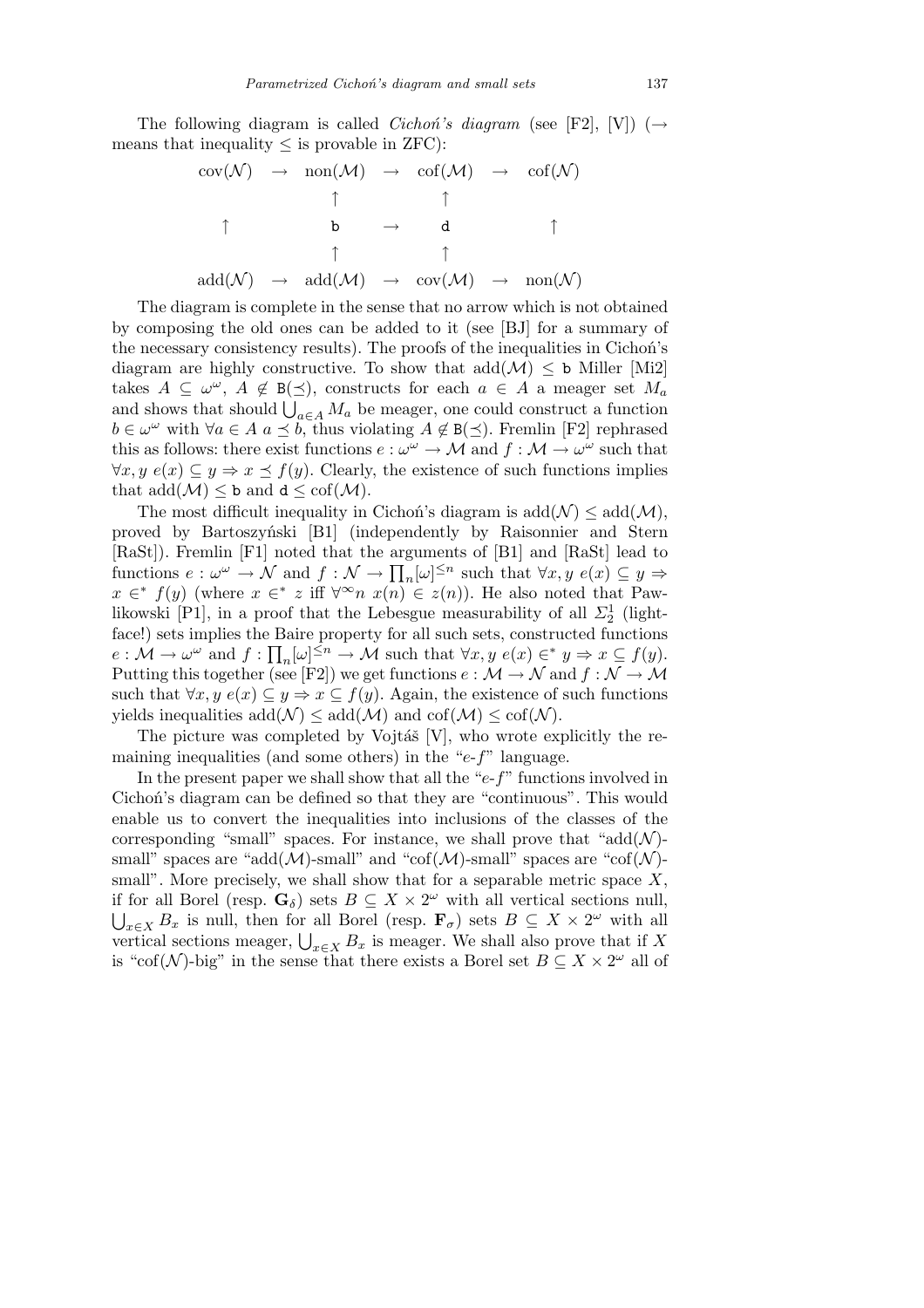whose vertical sections constitute a basis of  $N$  (i.e. all  $B_x$  have measure zero and every measure zero set is covered by some  $B_x$ ), then *X* is "cof(*M*)-big" in a similar sense.

This paper is an expanded version of [R2]. Recław [R1] undertook a systematic study of small sets defined by "definable" choices of sections. Presenting [R1] at a seminar talk in March 1992, he advocated for Cichoń's diagram for such sets. He gave a mixed "Borel-continuous" version [R2] of it at a meeting in Katowice, October 1992. Shortly after the Katowice meeting Pawlikowski proved that Bartoszyński's inequality has a "continuous" version in the "*e*-*f*" language, which together with a folklore fact that the remaining inequalities do have such versions, gave our parametrized diagram.

**1. Parametrization.** For each *n* fix an enumeration  $\langle N_i^n : i \in \omega \rangle$  of all **i** *i i i i i i i i i i i i i i i i i i i i i i i i i i i i i i i i i i i i* cropen subsets of  $2^{\infty}$  of measure  $\leq 2^{\infty}$  and let  $\#(N_i^{\infty}, n) = i$ . Fix also an enumeration  $\langle \tau_i^n : i \in \omega \rangle$  of  $\bigcup_{m>n} 2^{[n,m)}$  and let  $\#(\tau_i^n) = i$ . Let  $M_i^n = [\tau_i^n]$ , where  $[\tau] = \{ t \in 2^{\omega} : \tau \subseteq t \}.$  Note that for  $A \subseteq 2^{\omega}$ ,  $\overline{\phantom{0}}$ 

$$
A \in \mathcal{N} \quad \text{iff} \quad \exists a \in \omega^{\omega} \ A \subseteq \bigcap_{m} \bigcup_{n>m} N_{a(n)}^n,
$$

$$
A \in \mathcal{M} \quad \text{iff} \quad \exists a \in \omega^{\omega} \ A \subseteq 2^{\omega} \setminus \bigcap_{m} \bigcup_{n>m} M_{a(n)}^n.
$$

This suggests the following definition.

1.1. DEFINITION. Let  $X$  be a zero-dimensional separable metric space. For  $A \subseteq X \times 2^{\omega}$  say that  $A \in \mathcal{N}^*(X)$ , resp.  $A \in \mathcal{M}^*(X)$ , iff there exists a *∗* function  $a: X \to \omega^\omega$  with  $\mathbf{r}$ 

$$
A_x \subseteq \bigcap_{m} \bigcup_{n>m} N^n_{a(x)(n)} \quad (x \in X),
$$

resp. with

$$
A_x \subseteq 2^{\omega} \setminus \bigcap_{m} \bigcup_{n>m} M_{a(x)(n)}^n \quad (x \in X).
$$

We shall consider two cases: Borel functions  $(* = \pm)$  and continuous functions  $(* = \dagger).$ 

1.2. LEMMA. Let  $A \subseteq X \times 2^{\omega}$ .

(a)  $A \in \mathcal{N}^{\ddagger}(X)$  *iff there exists a Borel set*  $B \subseteq X \times 2^{\omega}$  *with all vertical sections null such that*  $A \subseteq B$ *.* 

(b)  $A \in \mathcal{M}^{\ddagger}(X)$  *iff there exists a Borel set*  $B \subseteq X \times 2^{\omega}$  *with all vertical sections meager such that*  $A \subseteq B$ *.* 

(c)  $A \in \mathcal{N}^{\dagger}(X)$  *iff for any sequence*  $\varepsilon_n > 0$  ( $n \in \omega$ ) *there exist clopen* sets  $A_n \subseteq X \times 2^{\omega}$  such that  $\mu((A_n)_x) \leq \varepsilon_n$   $(x \in X)$  and  $A \subseteq \bigcup_n A_n$ .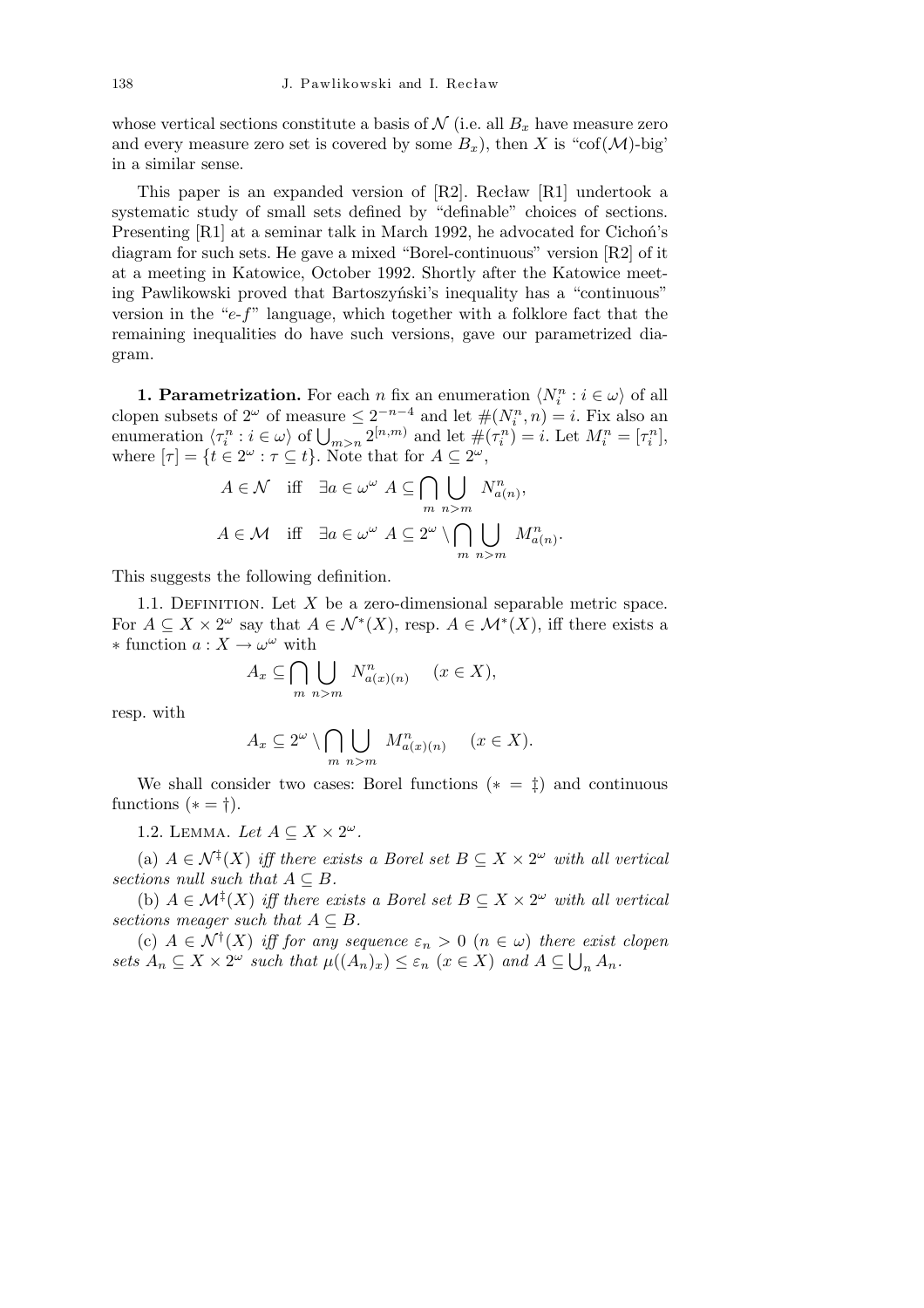(d)  $A \in \mathcal{M}^{\dagger}(X)$  *iff there exists an*  $\mathbf{F}_{\sigma}$  *set*  $B \subseteq X \times 2^{\omega}$  *with all vertical sections meager such that*  $A \subseteq B$ *.* 

P r o o f. The  $\Rightarrow$  directions are easy. We concentrate on the  $\Leftarrow$  directions. Since (a) and (b) are folklore (see [Ke]), we pass to (c) and (d).

(c)  $\Leftarrow$ : Suppose that for any sequence  $\varepsilon_n > 0$  ( $n \in \omega$ ) there exist clopen sets  $A_n \subseteq X \times 2^{\omega}$  such that  $\mu((A_n)_x) \leq \varepsilon_n$  ( $x \in X$ ) and  $A \subseteq \bigcup_n A_n$ . Then for any sequence  $\varepsilon_n > 0$   $(n \in \omega)$  there exist clopen sets  $A_n \subseteq X \times 2^{\omega}$  such that  $\mu((A_n)_x) \leq \varepsilon_n$  ( $x \in X$ ) and  $A \subseteq \bigcap_m \bigcup_{n>m} A_n$  (split  $\omega$  into infinitely many infinite sets). Let now  $A_n \subseteq X \times 2^{\omega}$   $(n \in \omega)$  be clopen sets such that *A ⊆*  $\overline{\phantom{a}}$ *m* nı<br>Ö  $n > m$  *A*<sup>n</sup> and  $\forall x \mu((A_n)_x) \leq 2^{-n-4}$ . Note that each  $(A_n)_x$  is a clopen subset of  $2^{\omega}$  of measure  $\leq 2^{-n-4}$ . Define  $a: X \to \omega^{\omega}$  by

$$
a(x)(n) = \#((A_n)_x, n).
$$

Then

$$
A_x \subseteq \bigcap_{m} \bigcup_{n>m} (A_n)_x = \bigcap_{m} \bigcup_{n>m} N^n_{a(x)(n)}.
$$

It remains to see that *a* is continuous. Since  $2^{\omega}$  is compact, the projection of a closed subset of  $X \times 2^{\omega}$  onto *X* is closed. Thus for any clopen  $U \subseteq 2^{\omega}$ , the sets  $\{x \in X : U \subseteq (A_n)_x\}$  and  $\{x \in X : U \supseteq (A_n)_x\}$  are open (as the complements of the projections of  $(X \times U) \setminus A_n$  and  $A_n \setminus (X \times U)$ . It follows that for any clopen *U*,  $\{x \in X : U = (A_n)_x\}$  is open.

(d) *⇐*: Suppose that

$$
B=\bigcup_n B_n\subseteq X\times 2^\omega,
$$

where each  $B_n$  is closed and has all vertical sections nowhere dense. For each *n* fix  $\{i(n,k): k \in \omega\}$  and a cover of *X* by a family  $\{U_k^n : k \in \omega\}$  of pairwise disjoint clopen subsets of *X* so that

$$
U_k^n \times [\tau_{i(n,k)}^n] \cap \bigcup_{m \le n} B_m = \emptyset.
$$

Then define  $a: X \to \omega^\omega$  by  $a(x)(n) = i(n, k) \Leftrightarrow x \in U_k^n$ .

Note. It is useful to remember that for any separable metric space  $X$ and Borel set  $B \subseteq X \times 2^{\omega}$ , the sets  $\{x \in X : B_x \in \mathcal{M}\}\$ and  $\{x \in X : B_x \in$ *N }* are Borel (a theorem of Novikov, see [Ke]).

1.3. Definition. Let

$$
N = \bigcap_{m} \bigcup_{n>m} \bigcup_{x \in \omega^{\omega}} \{x\} \times N_{x(n)}^{n}
$$

be the measure master set used above. Clearly  $N \in \mathcal{N}^{\dagger}(\omega^{\omega})$ , all vertical sections  $N_x$  are in  $\mathcal N$  and  $A \in \mathcal N$  iff  $\exists x \ A \subseteq N_x$ . (So, the family  $\{N_x : x \in \omega^\omega\}$ )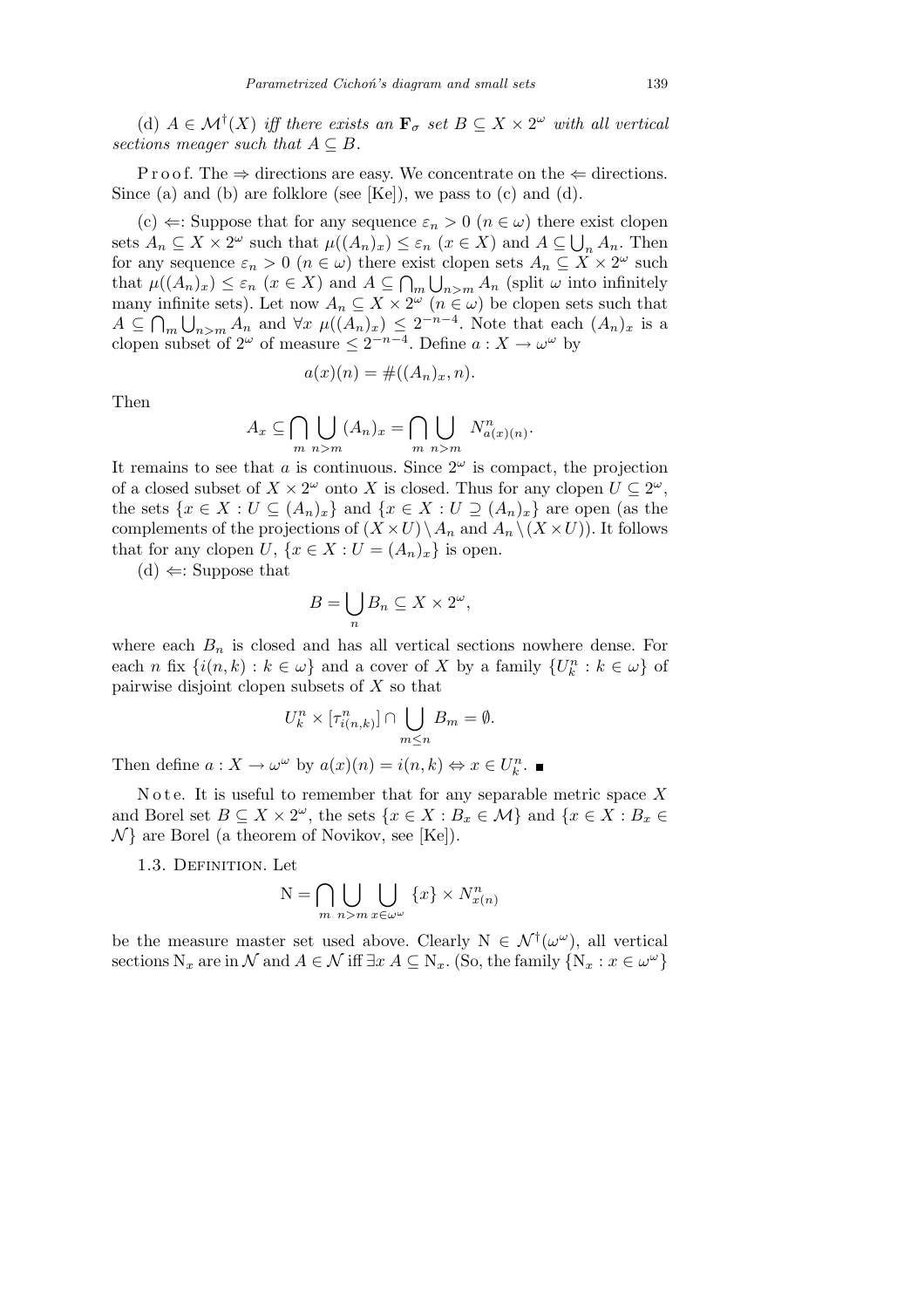is a basis of the ideal *N*.) Also, for  $A \subseteq X \times 2^{\omega}$ ,  $A \in \mathcal{N}^*(X)$  iff there exists  $a *$  function  $a : X \to \omega^\omega$  with  $A_x \subseteq N_{a(x)} \ (x \in X)$ .

Similar remarks are true for *M* and the meager master set

$$
M = 2^{\omega} \setminus \bigcap_{m} \bigcup_{n > m} \bigcup_{x \in \omega^{\omega}} M_{x(n)}^{n}.
$$

1.4. DEFINITION. Let  $S, T$  be binary relations, whose dom's and rng's are equipped with some topologies. Write  $S \to T$  iff there are continuous functions

$$
e: dom(T) \to dom(S),
$$
  $f: rng(S) \to rng(T)$ 

such that  $f \circ S \circ e \subseteq T$ , i.e.,

$$
\forall x, y \ \langle e(x), y \rangle \in S \Rightarrow \langle x, f(y) \rangle \in T
$$

(equivalently,  $\forall x \ f[S_{e(x)}] \subseteq T_x$ ). Write  $S \leftrightarrow T$  iff  $S \to T$  and  $T \to S$ .

We shall use this notion in the following context. Suppose that we have functions A, B, C, D and relations  $\rho \supseteq \text{rng}(A) \times \text{rng}(B)$  and  $\sigma \supseteq \text{rng}(A) \times$  $rng(B).$  Let

$$
\varrho_{A}^{B} = \{ \langle x, y \rangle \in \text{dom}(A) \times \text{dom}(B) : A(x)\varrho B(y) \},
$$
  

$$
\sigma_{C}^{D} = \{ \langle x, y \rangle \in \text{dom}(C) \times \text{dom}(D) : C(x)\sigma D(y) \}.
$$

Then  $\varrho_{\rm A}^{\rm B} \to \sigma_{\rm C}^{\rm D}$  iff there are continuous functions

$$
e: dom(C) \to dom(A), \quad f: dom(B) \to dom(D)
$$

such that

$$
A(e(x))\rho B(y) \Rightarrow C(x)\sigma D(f(y)).
$$

If the functions  $e, f$  above are only Borel, we replace  $\rightarrow$  with  $\Rightarrow$ . In such contexts sets like M are treated as functions  $x \to M_x$ . Let I (resp. J) be the identity map from  $\omega^{\omega}$  to  $\omega^{\omega}$  (resp. from  $2^{\omega}$  to  $2^{\omega}$ ).

Let  $\mathbf{Q} = \{t \in 2^{\omega} : \forall^{\infty} n \ t(n) = 0\}$  and  $\mathbf{P} = 2^{\omega} \setminus \mathbf{Q}$ . Since **P** is homeomorphic to  $\omega^{\omega}$ , we shall often identify them. In particular, we can write  $I: \mathbf{P} \to \omega^{\omega}, \, \omega^{\omega} \subseteq 2^{\omega}, \text{ etc.}$ 

Note. Note that  $\varrho_{\rm A}^{\rm B} \to \sigma_{\rm C}^{\rm D}$  iff  $(\neg \sigma^{-1})_{\rm D}^{\rm C} \to (\neg \varrho^{-1})_{\rm B}^{\rm A}$ .

1.5. Theorem (Parametrized Cichoń's diagram).

$$
\begin{array}{ccccccccc}\n\exists_{N}^{J} & \rightarrow & \in_{J}^{M} & \rightleftarrows & \in_{I}^{M} & \rightarrow & \not\supseteq_{N}^{M} & \rightarrow & \not\supseteq_{N}^{N} \\
\uparrow & & \uparrow & & \uparrow & & \nearrow & & \uparrow & & \uparrow & & \uparrow \\
\Box_{N}^{N} & \rightarrow & \subseteq_{M}^{M} & & \rightarrow & & \not\supseteq_{M}^{I} & \rightleftarrows & \not\supseteq_{M}^{J} & \rightarrow & \in_{J}^{N} & & \uparrow\n\end{array}
$$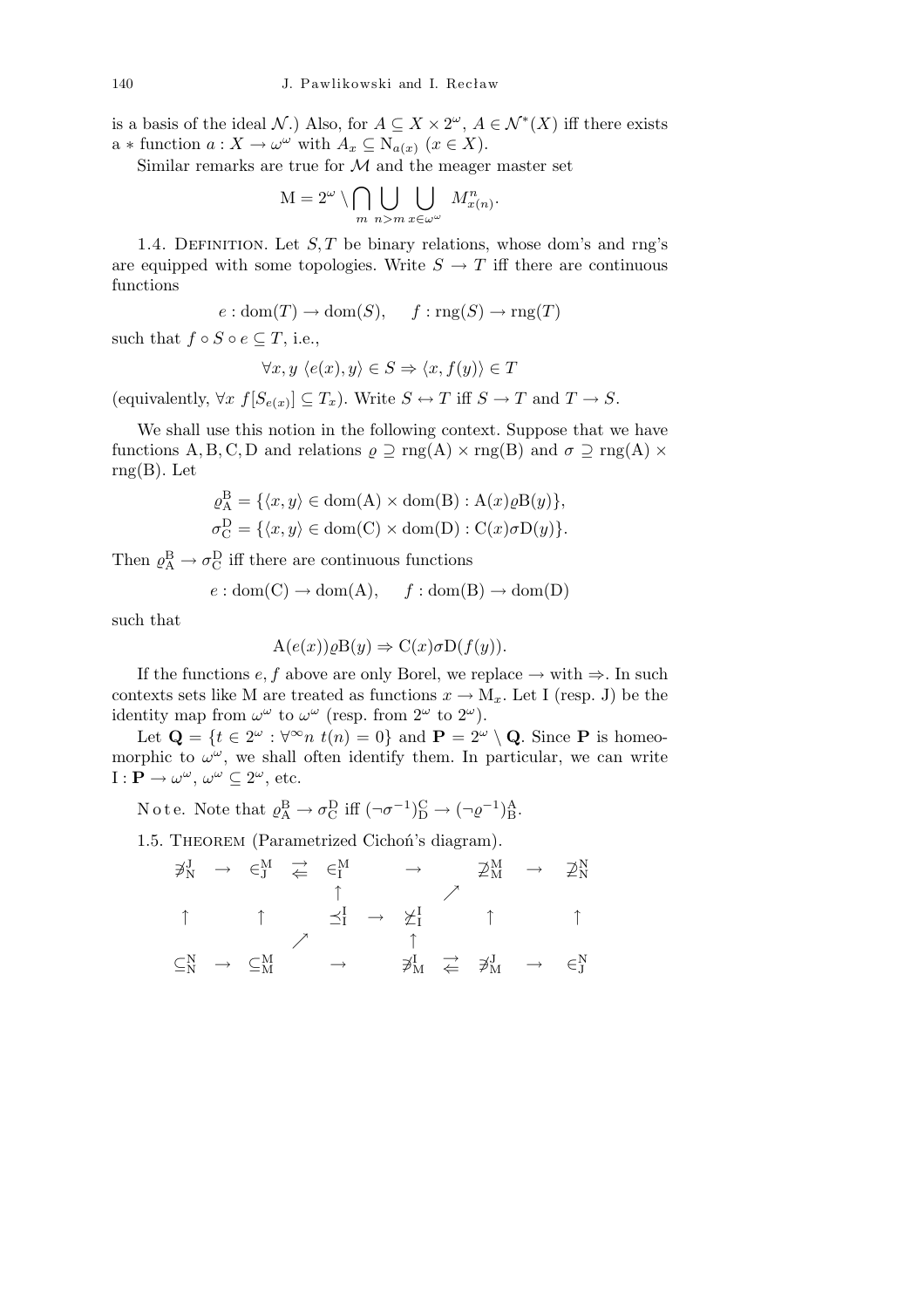By the note following Definition 1.4, in order to prove the above theorem we have to deal with half + one arrows (if we know that  $\mathcal{F}_{M}^{J} \rightarrow \in \mathcal{F}_{J}^{N}$  then we know that  $\sharp_N^J \to \in_N^M$ ). The proof is divided into Lemmas 1.7–1.15.

First we need one more definition.

1.6. DEFINITION. For  $y \in \omega^\omega$  and  $u \in ([\omega]^{<\omega})^\omega$  write  $y \in {\mathscr{U}} u$  and say that *u localizes y* iff  $\forall^{\infty} n$  *y*(*n*)  $\in$  *u*(*n*). We extend this notion to sets in the following obvious way: if *u* localizes each *y* from some  $Y \subseteq \omega^{\omega}$  we say that *u localizes Y* or that *Y* is *localizable* by *u*; if for each  $y \in Y$  there is  $u \in U$ that localizes *y* we say that *U localizes Y* .

For each *n*, let  $\langle L_i^n : i \in \omega \rangle$  be a fixed enumeration of of  $[\omega]^{\leq 2^n}$ . Let For each *n*, let  $\langle L_i : i \in \omega \rangle$ <br>  $\#(L_i^n, n) = i$ . Define  $\mathcal{L} : \omega^{\omega} \to \prod$  $n[\omega]^{\leq 2^n}$  by  $L(x) = \langle L^n_{x(n)} : n \in \omega \rangle$ .

N o t e. For technical reasons we use the sequence  $\langle 2^n : n \in \omega \rangle$ , however, any sequence  $a = \langle a_n : n \in \omega \rangle \in \omega^\omega$  with  $\lim_n a_n = \infty$  will do  $(\in_{I}^{\sharp}L_a \leftrightarrow \in_{I}^{\sharp}L$ , where  $L_a$  is defined as  $L$  with  $\langle a_n : n \in \omega \rangle$  in place of  $\langle 2^n : n \in \omega \rangle$ .

1.7. LEMMA.  $\subseteq_N^N \leftrightarrow \in_{I}^*$ .

P r o o f.  $\leftarrow$ : We seek continuous functions  $e, f : \omega^{\omega} \to \omega^{\omega}$  such that

$$
\forall^{\infty} n \ e(x)(n) \in L_{y(n)}^n \Rightarrow N_x \subseteq N_{f(y)}.
$$

Define

$$
e(x)(n) = \#(N_{x(2n+1)}^{2n+1} \cup N_{x(2n+2)}^{2n+2}, 2n),
$$
  

$$
f(y)(n) = \#(\bigcup \{N_i^{2n} : i \in L_{y(n)}^n\}, n).
$$

 $\rightarrow$ : We seek continuous functions  $e, f : \omega^{\omega} \rightarrow \omega^{\omega}$  such that

$$
N_{e(x)} \subseteq N_y \Rightarrow \forall^{\infty} n \; x(n) \in L_{f(y)(n)}^n.
$$

Let  $\{V_i^n : i, n \in \omega\}$  be a matrix of measure independent clopen subsets of  $2^{\omega}$  such that  $\mu(V_i^n) = 2^{-n-4}$ . Define *e* by

$$
e(x)(n) = \#(V^n_{x(n)}, n).
$$

Clearly *e* is continuous and for each  $x \in \omega^{\omega}$ ,  $N_{e(x)} = \bigcap$ *m* S  $\sum_{n>m} V_{x(n)}^n$ .

The definition of *f* is longer. Fix an enumeration  $U_k$  ( $k > 0$ ) of all clopen subsets of  $2^{\omega}$ . Let  $A_{\emptyset} = \emptyset$  and define inductively, for  $\sigma \in \omega^{2k}$   $(k > 0)$ ,

$$
B_{\sigma} = A_{\sigma|2(k-1)} \cup \bigcup_{n < 2k} N_{\sigma(n)}^n,
$$
\n
$$
W_{\sigma} = \begin{cases} U_k & \text{if } \mu(U_k \setminus B_{\sigma}) < 2^{-2k}, \\ \emptyset & \text{otherwise}, \end{cases}
$$
\n
$$
A_{\sigma} = B_{\sigma} \cup W_{\sigma}.
$$

Finally, let

$$
A = \bigcup_{k} \bigcup_{\sigma \in \omega^{2k}} [\sigma] \times A_{\sigma}.
$$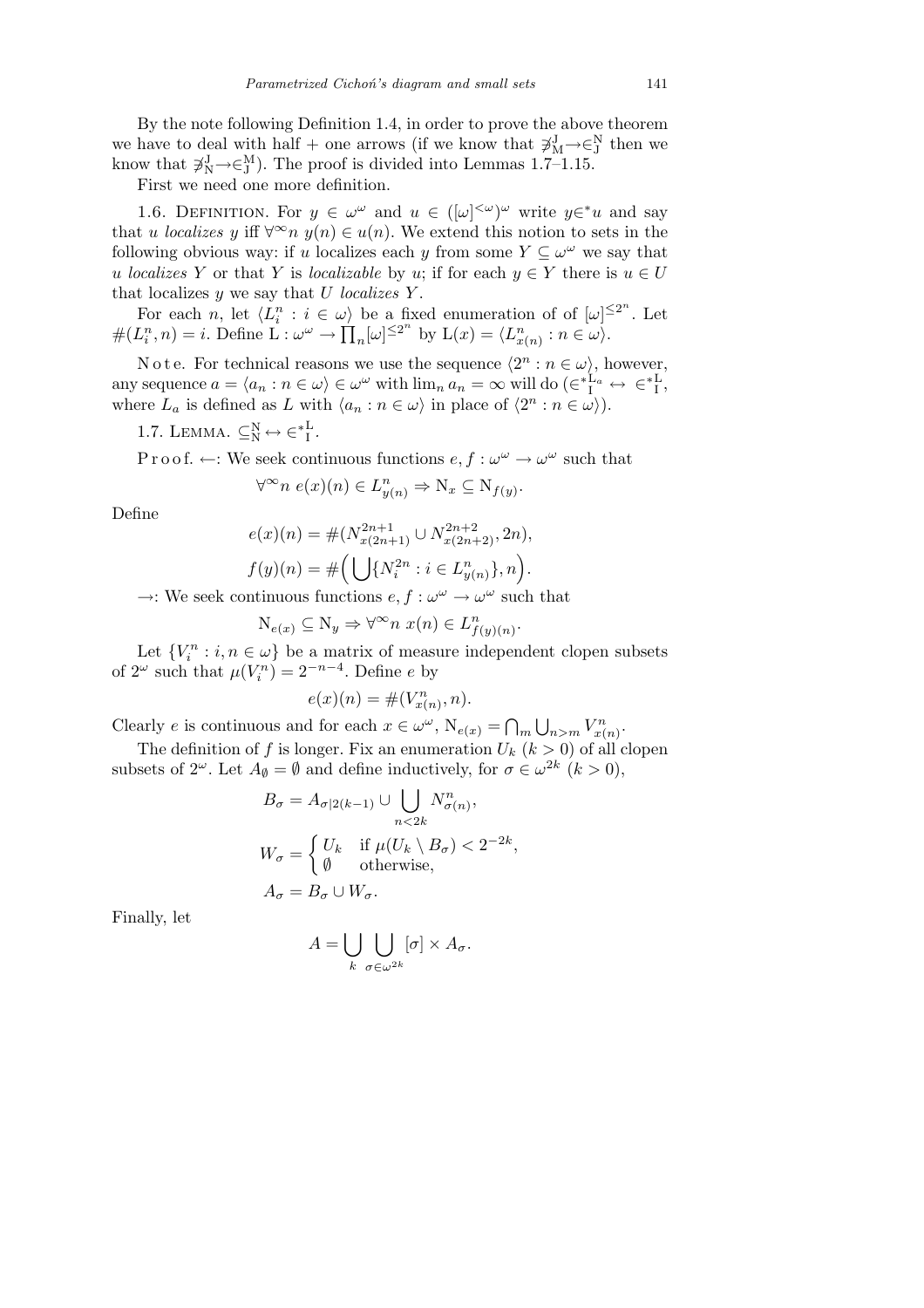CLAIM 1. (a)  $N \subseteq A$  and  $\forall y \in \omega^{\omega} \ \forall k \ \mu(A_y \setminus A_{y|2k}) < 2^{-2k-1}$ . (b) *For any clopen set*  $U$ ,  $\{y : U \setminus A_y = \emptyset\}$  *is clopen.* (c) *If*  $U_k \setminus A_y \neq \emptyset$  then  $\mu(U_k \setminus A_y) > 2^{-2k-1}$ .

Proof. (a) We have

$$
A_y \setminus A_{y|2k} \subseteq \bigcup_{n \ge 2k} N_{y(n)}^n \cup \bigcup_{n > k} W_{y|2n},
$$

so,

$$
\mu(A_y \setminus A_{y|2k}) \le \sum_{n \ge 2k} 2^{-n-4} + \sum_{n > k} 2^{-2n} < 2^{-2k-1}.
$$

(b) Let  $U = U_k$ . Fix  $\sigma \in \omega^{2k}$ . If  $\mu(U_k \setminus B_{\sigma}) < 2^{-2k}$ , then  $U_k \subseteq A_{\sigma}$ , so  $\forall y \in [\sigma] U_k \subseteq A_y$ . If  $\mu(U_k \backslash B_\sigma) \geq 2^{-2k}$ , then  $A_\sigma = B_\sigma$ , so  $\mu(U_k \backslash A_\sigma) \geq 2^{-2k}$ . Since, by (a),

$$
\forall y \in [\sigma] \ \mu(A_y \setminus A_\sigma) < 2^{-2k-1},
$$

we get

$$
\forall y \in [\sigma] \mu(U_k \setminus A_y) > 2^{-2k-1}.
$$

(c) This is already proved in (b).  $\blacksquare$ 

For  $y \in \omega^{\omega}$  and  $k, n \in \omega$  let

$$
F(y,k,n) = \{i : V_i^n \cap (U_k \setminus A_y) = \emptyset\}.
$$

Note that if  $N_{e(x)} \subseteq N_y$  then  $N_{e(x)} \subseteq A_y$ . So, by Baire's category theorem (applied to  $2^{\omega} \setminus A_y$ ) there are *k* and *m* such that  $U_k \setminus A_y \neq \emptyset$  and

$$
\forall n > m \ V_{x(n)}^n \cap (U_k \setminus A_y) = \emptyset,
$$

i.e.,

$$
\forall n > m \ x(n) \in F(y,k,n).
$$

CLAIM 2. For every *k* and *n* there is a partition of  $\omega^{\omega}$  into clopen sets *such that*  $y \rightarrow F(y, k, n)$  *is constant on each piece of the partition.* 

P r o o f. Let  $l, m \in \omega$  be such that  $(1 - 2^{-n-4})^l < 2^{-2k-2}$  and  $2^{-2m-1} \le$  $2^{-2k-2}/l$ . For  $\tau \in \omega^{2m}$  let

$$
G(\tau, k, n) = \{i : \mu(V_i^n \cap (U_k \setminus A_{\tau})) < 2^{-2m-1}\}.
$$

Note that if  $y \in [\tau]$  then  $F(y, k, n) \subseteq G(\tau, k, n)$  (remember that  $\mu(A_y \setminus \tau)$  $A_{y|2m}$   $<$  2<sup>-2*m*-1</sup></sub>.

SUBCLAIM. *Suppose that for some*  $y \in [\tau]$ ,  $U_k \setminus A_y \neq \emptyset$ . *Then*  $|G(\tau, k, n)|$ *< l.*

Proof. Suppose that  $|G(\tau, k, n)| \geq l$  and let *G* consist of the first *l* elements of  $G(\tau, k, n)$ . Note that

$$
\mu((U_k \setminus A_{\tau})) \ge \mu(U_k \setminus A_y) > 2^{-2k-1},
$$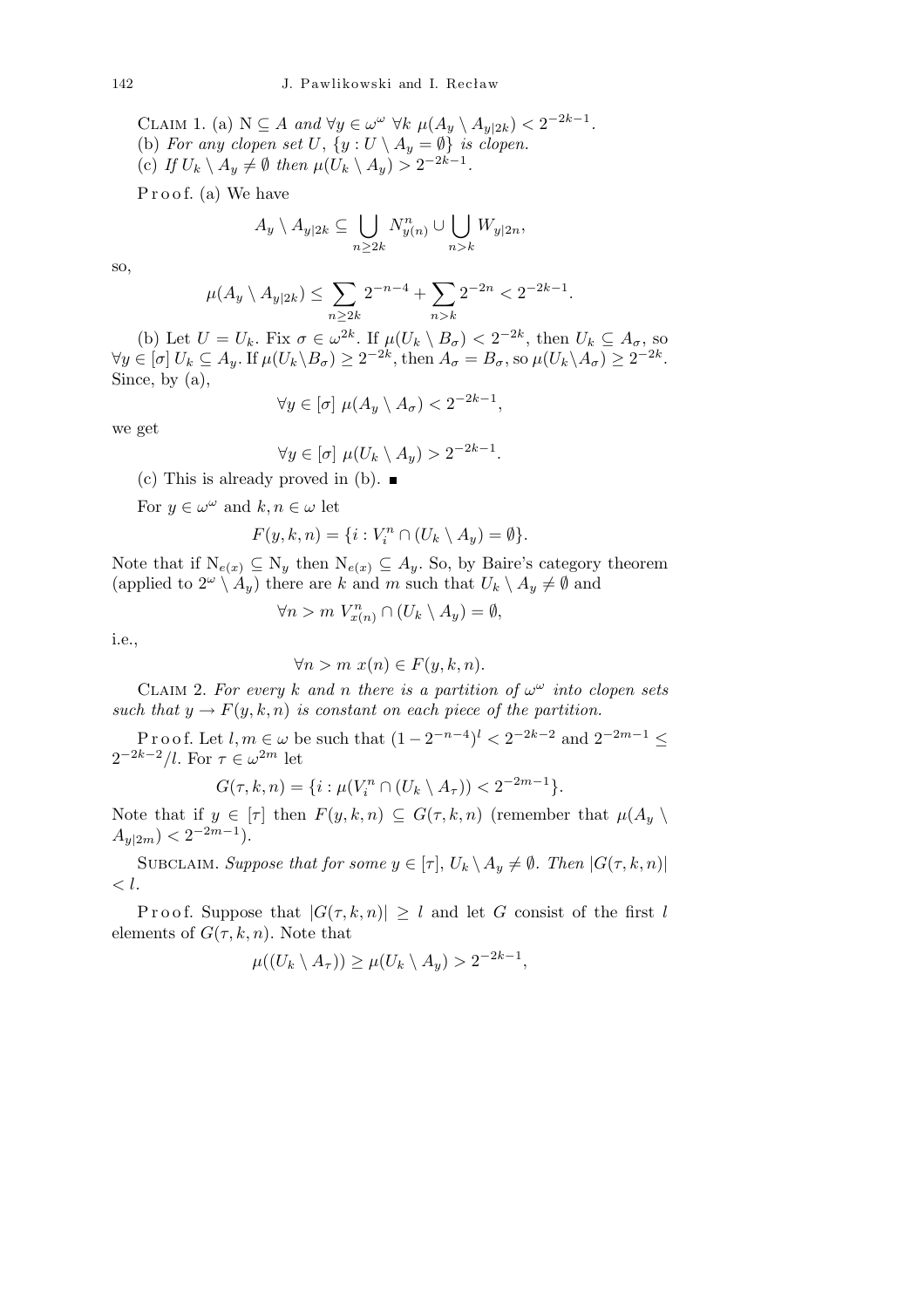and

$$
U_k \setminus A_{\tau} \subseteq \bigcap_{i \in G} (2^{\omega} \setminus V_i^n) \cup \bigcup_{i \in G} (V_i^n \cap (U_k \setminus A_{\tau})).
$$

It follows that

$$
2^{-2k-1} < (1 - 2^{-(n+4)})^l + 2^{-2m-1}l < 2^{-2k-1},
$$

which is a contradiction.  $\blacksquare$ 

Now use Claim 1(b) with  $U = V_i^n \cap U_k$  to see that for every *i*, the set  ${y : i \in F(y, k, n)}$  is clopen. The conclusion of Claim 2 follows. ■

For  $y \in \omega^{\omega}$  and  $n \in \omega$  let

$$
F(y, n) = \{\text{the first } 2^{n-1} \text{ elements from } F(y, 0, n)\} \cup
$$
  
\n{the first  $2^{n-2}$  elements from  $F(y, 1, n)\} \cup ... \cup$   
\n{the first  $2^{n-n}$  elements from  $F(y, n-1, n)$ }

Then  $|F(y, n)| \leq 2^n$  and the function  $y \to F(y, n)$  takes each of its values on a clopen set.

CLAIM 3.  $N_{e(x)} \subseteq N_y \Rightarrow \forall^{\infty} n \ x(n) \in F(y, n)$ .

Proof. Suppose that  $N_{e(x)} \subseteq N_y$ . Then there are *k* and *m* such that  $U_k \setminus A_y \neq \emptyset$  and

$$
\forall n > m \ x(n) \in F(y,k,n).
$$

Also, since  $V_i^n$  are independent sets of measure  $2^{-n-4}$  and

$$
i \in F(y,k,n) \Rightarrow U_k \setminus A_y \subseteq 2^{\omega} \setminus V_i^n,
$$

we have

$$
\prod_{n>m} (1 - 2^{-n-4})^{|F(y,k,n)|} \ge \mu(U_k \setminus A_y) > 0.
$$

So

$$
\sum_{n>m} |F(y,k,n)| \cdot 2^{-n-4} < \infty,
$$

hence  $\forall^{\infty} n$  | $F(y, k, n)$ | ≤ 2<sup>*n−k*−1</sup>*.* Thus  $\forall^{\infty} n$   $F(y, k, n)$  ⊆  $F(y, n)$ .

Now define  $f$  by  $f(y)(n) = \#(F(y, n), n)$ .

1.8. LEMMA.  $\in^*_{I}^{\mathcal{L}} \to \subseteq^{\mathcal{M}}_{\mathcal{M}}$ .

P r o o f. A straightforward modification of the proof from [P1] (see also  $[F2]$ .

1.9. LEMMA. Let S be either N or M. Then  $\subseteq_{\mathcal{S}}^{\mathcal{S}} \to \mathcal{F}_{\mathcal{S}}^{\mathcal{I}}$ .

P r o o f. We set  $e = I$  and seek a continuous function  $f : \omega^{\omega} \to \mathbf{P}$  such that  $\forall y \ f(y) \notin S_y$ .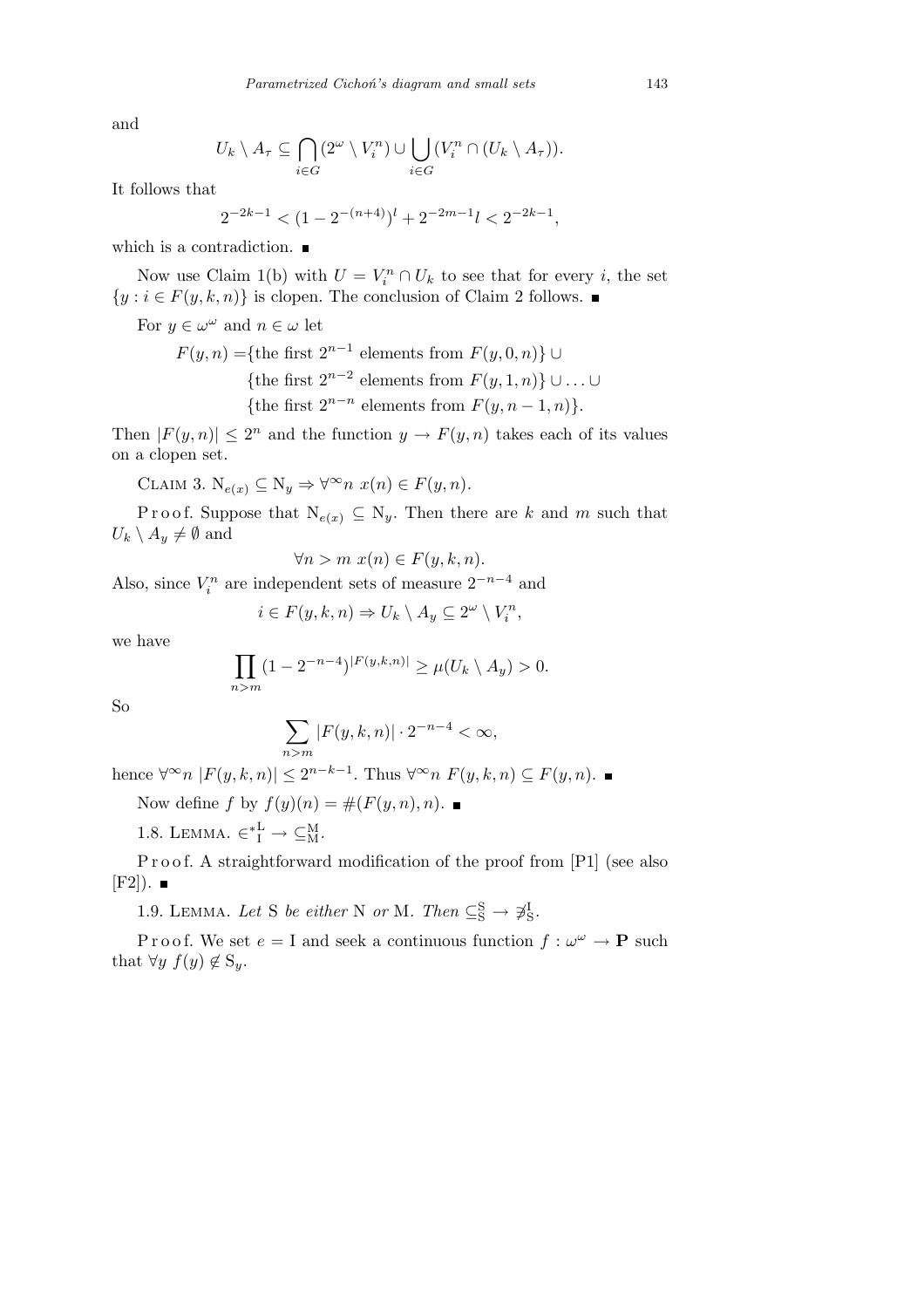$S = M: Fix y \in \omega^{\omega}$ . Let

$$
a_0 = 0
$$
,  $a_{n+1} = a_n + |\tau_{y(a_n+1)}^{a_n+1}|$ .

Then define

$$
f(y) = \bigcup_{n} \tau_{y(a_n+1)}^{a_n+1} \cup (\{a_n : n \in \omega\} \times \{1\}).
$$

The first summand guarantees  $f(y) \notin M_y$ , the second ensures  $f(y) \in \mathbf{P}$ .

 $S = N$ : Let  $a: \omega^{\omega} \to \omega^{\omega}$  be continuous such that  $\forall y \ N_y \cup \mathbf{Q} \subseteq N_{a(y)}$ (Lemma 1.2). Fix  $y \in \omega^\omega$  and let  $z = a(y)$ . Write  $N(k)$  for  $N_{z(0)}^0 \cup \ldots \cup N_{z(k)}^k$ . Define inductively  $t \in 2^{\omega}$ :

$$
t(n) = \begin{cases} 0 & \text{if } \mu([t|n)^\frown \langle 0 \rangle] \setminus N(2n+1)) \ge \mu([t|n)^\frown \langle 1 \rangle] \setminus N(2n+1)), \\ 0 & \text{otherwise.} \end{cases}
$$
  
CLAIM.  $t \notin N_z$ .

P r o o f. Note that

$$
\mu([t|1] \setminus N(1)) \ge 2^{-1} - 2^{-1}(2^{-4} + 2^{-5}),
$$
  

$$
\mu([t|2] \setminus N(3)) \ge 2^{-2} - 2^{-2}(2^{-4} + 2^{-5}) - 2^{-1}(2^{-6} + 2^{-7}),
$$

$$
\mu([t|(n+1)] \setminus N(2n+1))
$$
  
\n
$$
\geq 2^{-(n+1)} - \sum_{i=0}^{n} 2^{i-(n+1)} (2^{-4-2i} + 2^{-4-(2i+1)}) > 0.
$$

Let  $f(y) = t$ . Then  $f: \omega^{\omega} \to \mathbf{P}$  is continuous and  $\forall y \ f(y) \notin N_{a(y)} \supseteq N_y$ . The proof of Lemma 1.9 is complete.

1.10. LEMMA. Let S be either N or M. Then  $\subseteq_{\mathcal{S}}^{\mathcal{S}} \to \in_{\mathcal{J}}^{\mathcal{S}}$ .

Proof. Let  $f = I$  and let  $e : 2^{\omega} \to \omega^{\omega}$  be continuous such that  $\forall x \in 2^{\omega}$  ${x} \subseteq S_{e(x)}$  (Lemma 1.2). Then  $S_{e(x)} \subseteq S_y \Rightarrow x \in S_{f(y)}$ .

1.11. LEMMA.  $\sharp_N^J \to \in_N^M$ .

P r o o f. Let *B* be a  $\mathbf{G}_{\delta}$  subset of  $2^{\omega}$  which is null and dense. By Lemma 1.2 there exist continuous functions  $e, f : 2^{\omega} \to \omega^{\omega}$  such that  $\forall x \in 2^{\omega}$  $B + x \subseteq \mathbb{N}_{e(x)}$  and  $\forall y \in 2^{\omega}$   $(2^{\omega} \setminus B) + y \subseteq \mathbb{M}_{f(y)}$  (+ here is coordinatewise addition mod 2). Now, if  $y \in 2^{\omega} \setminus \mathrm{N}_{e(x)}$ , then  $y \notin B+x$ . So,  $x \in (2^{\omega} \setminus B)+y$ , whence  $x \in M_{f(y)}$ .

1.12. LEMMA. (a)  $\in_{J}^{N} \leftrightarrow \in_{I}^{N}$ .  $(b) \in _J^M \to \in _I^M$  *and*  $\in _J^M \Leftarrow \in _I^M$ .

Proof. (a)  $\rightarrow$ : Let  $e = f = I$ . Then  $e(x) \in N_y \Rightarrow x \in N_{f(y)}$ .

 $\leftarrow$ : Let *e* : 2<sup>ω</sup> → **P** be a homeomorphic embedding such that  $\mu(e[B])$  =  $\mu(B)/2$  for all Borel  $B \subseteq 2^{\omega}$  (it is a standard exercise that for any Polish space *X* with a nonatomic  $\sigma$ -finite Borel measure  $\lambda$  and for any  $0 < \alpha <$ *λ*(*X*) there exists a continuous embedding  $e: 2^ω \rightarrow X$  such that  $λ(e|B|)$  =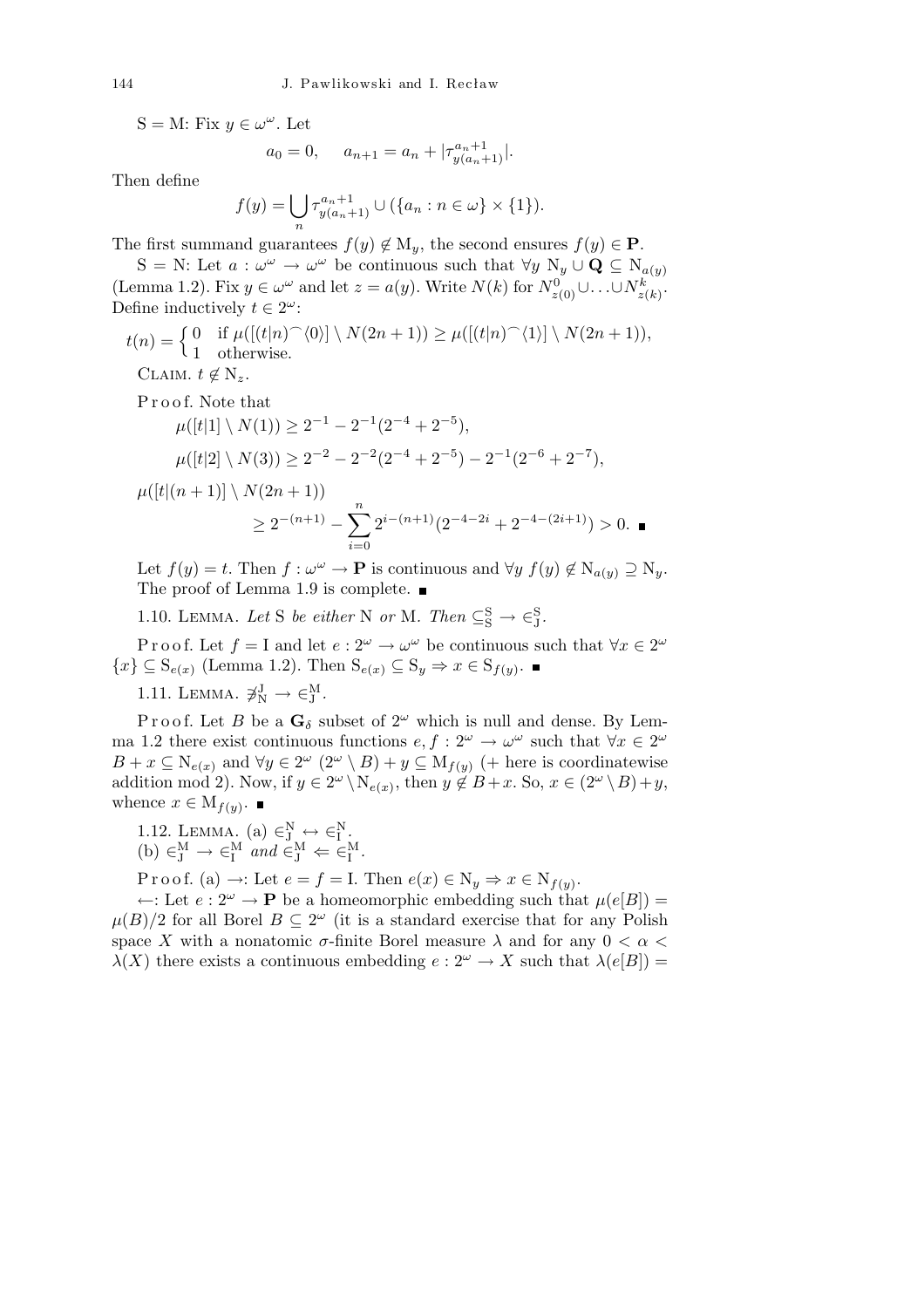$\alpha \cdot \mu(B)$  for all Borel  $B \subseteq 2^{\omega}$ ). Let  $f : \omega^{\omega} \to \omega^{\omega}$  be continuous such that  $N_{f(y)}$  ⊇  $e^{-1}[N_y]$  (Lemma 1.2). Then  $e(x) \in N_y \Rightarrow x \in N_{f(y)}$ .

(b)  $\rightarrow$ : Let  $e = f = I$  as in (a).

 $\Leftarrow$ : Define  $e : 2^{\omega} \rightarrow \omega^{\omega}$  by  $e | \mathbf{P} = I$  and  $e | 2^{\omega} \setminus \mathbf{P} \equiv \langle 0, 0, \ldots \rangle$ . Then *e* is Borel and the preimage of a meager  $\mathbf{F}_{\sigma}$  set is a meager  $\mathbf{F}_{\sigma}$  set. Let  $f: \omega^{\omega} \to \omega^{\omega}$  be continuous such that  $M_{f(y)} \supseteq e^{-1}[M_y]$  (Lemma 1.2). Then  $e(x) \in M_y \Rightarrow x \in M_{f(y)}$ .

N o t e.  $\in_{\mathrm{J}}^{\mathrm{M}} \leftarrow \in_{\mathrm{I}}^{\mathrm{M}}$  is false. If  $e: 2^{\omega} \rightarrow \mathbf{P}$  is continuous, then  $e[2^{\omega}]$  is meager. So, there is *z* with  $e[2^{\omega}] \subseteq M_z$ . It follows that if  $f : \omega^{\omega} \to \omega^{\omega}$ is any function such that  $e(x) \in M_y \Rightarrow x \in M_{f(y)}$ , then  $2^{\omega} \subseteq M_{f(z)}$ , a contradiction.

1.13. LEMMA.  $\subseteq_M^M \to \preceq_I^I$ .

P r o o f. By Lemma 1.2 there exists a continuous  $e: \omega^{\omega} \to \omega^{\omega}$  such that

 $\forall x \in \omega^{\omega} \{s \in 2^{\omega} : \forall n \ s(\overline{x}(n)) = 0\} \subseteq M_{e(x)},$ 

where  $\overline{x}(n) = n + \max_{m \leq n} x(m)$  (to have  $\overline{x}$  strictly increasing and  $\forall n \overline{x}(n) \geq$ *x*(*n*)).

To define  $f: \omega^{\omega} \to \omega^{\omega}$  proceed as follows. Fix  $y \in \omega^{\omega}$ . Let  $\overline{y}(0) = 0$  and

$$
\overline{y}(n+1) = \overline{y}(n) + |\tau_{y(\overline{y}(n))}^{\overline{y}(n)}|.
$$

Then let  $f(y)(n) = \overline{y}(2n)$ . Clearly *f* is continuous. We now show that

 $M_{e(x)} \subseteq M_y \Rightarrow \overline{x} \preceq f(y)$ .

To this end suppose that  $\exists^{\infty} n \ \overline{x}(n) > f(y)(n)$ . Then the set

$$
W = \{n : \text{rng}(\overline{x}) \cap [\overline{y}(n), \overline{y}(n+1)) = \emptyset\}
$$

is infinite. Let

$$
s = \bigcup_{n \in W} \tau_{y(\overline{y}(n))}^{\overline{y}(n)} \cup \Big(\bigcup_{n \notin W} [\overline{y}(n), \overline{y}(n+1)) \times \{0\} \Big).
$$

Then  $s \in M_{e(x)} \setminus M_y$ .

1.14. LEMMA.  $\preceq^{\mathrm{I}}_{\mathrm{I}} \to \in^{\mathrm{M}}_{\mathrm{I}}$ .

Proof. Let  $e = I$  and  $f : \omega^{\omega} \to \omega^{\omega}$  be continuous such that  $\{t \in \omega^{\omega} :$  $t \leq y$   $\subseteq$  M<sub>*f*(*y*)</sub> (Lemma 1.2). Then  $e(x) \leq y \Rightarrow x \in M_{f(y)}$ .

1.15. LEMMA.  $\preceq^{\mathrm{I}}_{\mathrm{I}} \rightarrow \succeq^{\mathrm{I}}_{\mathrm{I}}$ .

Proof. Let  $e = I$  and define  $f : \omega^{\omega} \to \omega^{\omega}$  by  $f(y)(n) = y(n) + 1$ . Then *e*(*x*)  $\leq$  *y* implies  $\exists^{\infty} n$  *x*(*n*)  $\lt$  *y*(*n*), hence *f*(*y*)  $\nleq$  *x*. ■

The proof of Theorem 1.5 is complete.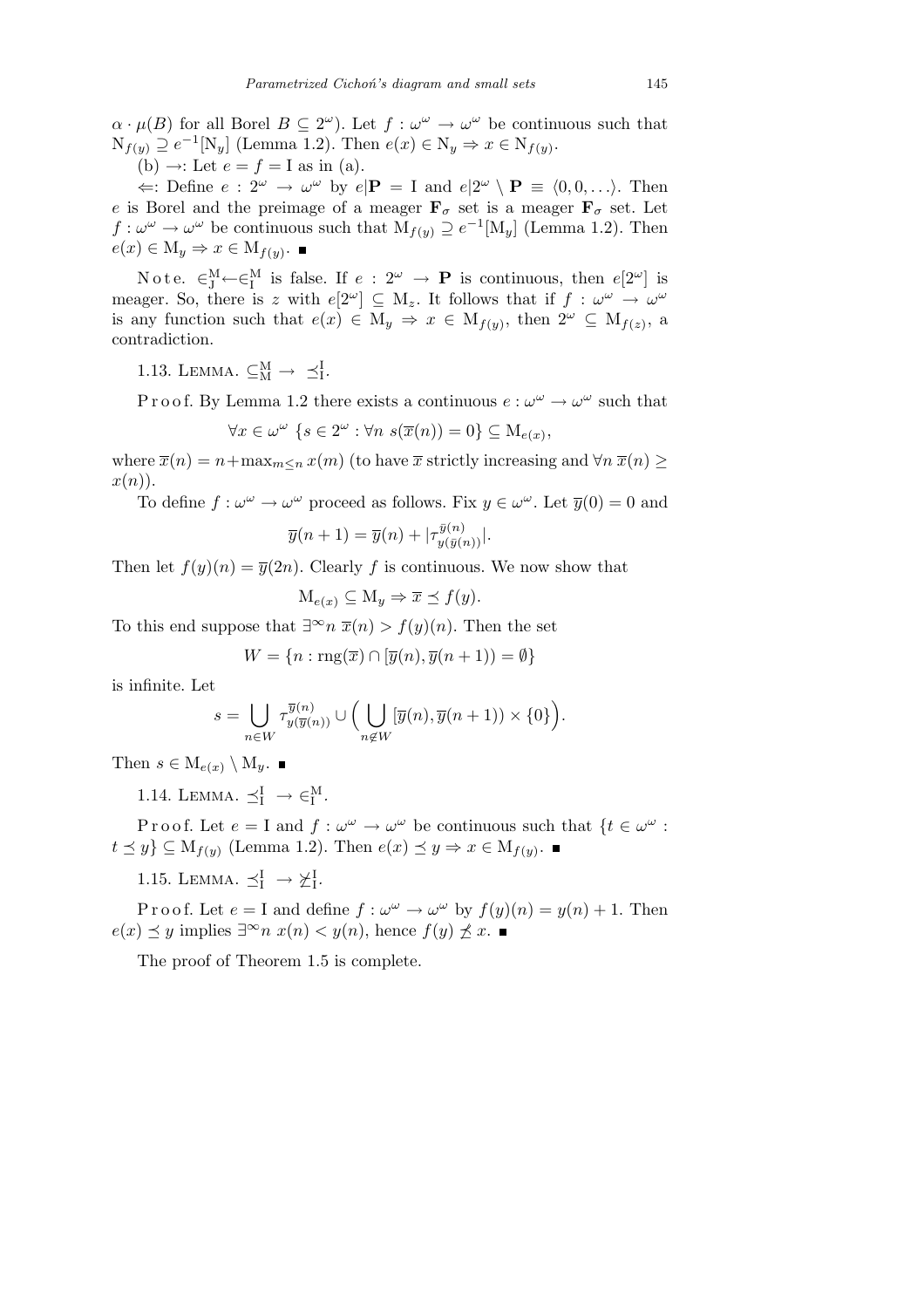Miller [Mi2] proved that in Cichoń's diagram we also have  $add(\mathcal{M}) =$  $\min\{\mathbf{b}, \text{cov}(\mathcal{M})\}\$ and  $\text{cof}(\mathcal{M}) = \max\{\mathbf{d}, \text{non}(\mathcal{M})\}\$  (see also [F2]). This corresponds to the following theorem (cf. [V] and [Bl]).

1.16. Theorem. *There exist continuous functions*

$$
e: \{ \langle x, y \rangle \in \omega^{\omega} \times 2^{\omega} : y \notin M_x \} \to \omega^{\omega}, \quad f: 2^{\omega} \times \omega^{\omega} \to \omega^{\omega}
$$

 $such that e(x, y) \leq z \Rightarrow M_x \subseteq M_{f(y,z)}$ .

Proof. Suppose that  $y \notin M_x$ . Then for every *n* there is  $m \geq n$  with  $\tau_{x(m)}^m \subseteq y$ . Let

$$
e(x, y)(n) = m + |\tau^m_{x(m)}|
$$

for the least such *m*. Let

$$
f(y, z)(n) = \#(y|[n, z(n))).
$$

We have to show that

$$
e(x, y) \preceq z \Rightarrow M_x \subseteq M_{f(y, z)}.
$$

Suppose that  $e(x, y) \leq z$ . If  $t \in 2^{\omega} \setminus M_{f(y,z)}$ , then  $\exists^{\infty} n \ y | [n, z(n)) \subseteq t$ . Since *∀ <sup>∞</sup>n e*(*x, y*)(*n*) *≤ z*(*n*)*,*

we have

$$
\forall^{\infty} n \exists m \ge n \ \tau_{x(m)}^m \subseteq y | [n, z(n)).
$$
  
It follows that  $\exists^{\infty} m \ \tau_{x(m)}^m \subseteq t$ , i.e.,  $t \notin M_x$ .

**2. Small sets.** In this section we shall show how cardinals from Cichoń's diagram yield classes of small spaces. We shall restrict ourselves to zerodimensional separable metric spaces. Each such space is homeomorphic to a subset of  $2^{\omega}$ , so we are really talking about sets of reals.

2.1. DEFINITION. For a relation  $\rho \subseteq V^{\omega} \times W^{\omega}$  with dom( $\rho$ ) =  $V^{\omega}$ , rng( $\varrho$ ) =  $W^{\omega}$  (*V, W*  $\in$  {2,  $\omega$ }) and for a zero-dimensional separable metric space *X* let

 $X \in B^*(\varrho)$  iff for every  $*$  function  $a: X \to V^\omega$ ,  $a[X] \in B(\varrho)$ ,  $X \in D^*(\varrho)$  iff for every  $*$  function  $a: X \to W^\omega$ ,  $a[X] \in D(\varrho)$ .

Let also

$$
B^* = B^*(\preceq) \quad \text{and} \quad D^* = D^*(\preceq).
$$

If *S* is a family of subsets of  $2^{\omega}$  with a master set  $S \subseteq \omega^{\omega} \times 2^{\omega}$  (i.e. all sections  $S_x$   $(x \in \omega^\omega)$  are in *S* and every set from *S* is covered by some  $S_x$ ), let

$$
\begin{aligned} \mathtt{Add}^*(\mathcal{S}) = \mathtt{B}^*(\subseteq^S_S), \quad \mathtt{Cof}^*(\mathcal{S}) = \mathtt{D}^*(\subseteq^S_S),\\ \mathtt{Non}^*(\mathcal{S}) = \mathtt{B}^*(\in^S_J), \quad \mathtt{Cov}^*(\mathcal{S}) = \mathtt{D}^*(\in^S_J),\\ \mathtt{Non}^*_I(\mathcal{S}) = \mathtt{B}^*(\in^S_I), \quad \mathtt{Cov}^*_I(\mathcal{S}) = \mathtt{D}^*(\in^S_I). \end{aligned}
$$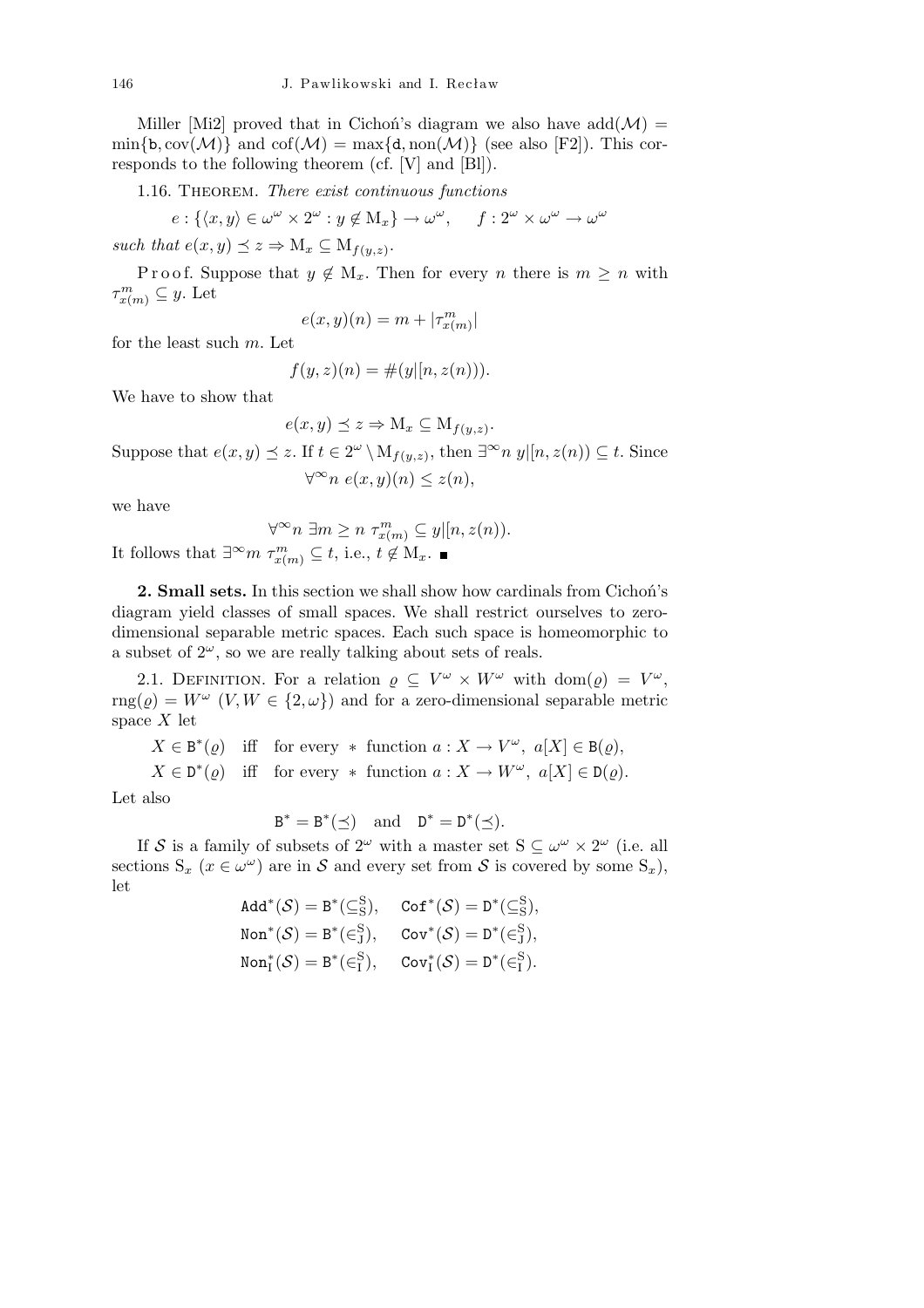Note. Observe that  $\mathbf{b}(\varrho) = \text{non}(\mathbf{B}^*(\varrho))$  and  $\mathbf{d}(\varrho) = \text{non}(\mathbf{D}^*(\varrho))$ . Hence  $\text{non}(\text{Z}y\text{x}^*(\mathcal{S})) = \text{Z}y\text{x}(\mathcal{S}).$ 

With the notation introduced above we have for instance ( $S \in \{M, \mathcal{N}\}\$ ):

- *• X ∈* Add*<sup>∗</sup>* (*S*) iff *∀B ∈ S<sup>∗</sup>* (*X*) S *<sup>x</sup>∈<sup>X</sup> B<sup>x</sup> ∈ S*;
- *•* Add*‡* (*S*) *⊆* Add*†* (*S*);
- $\bullet$  *X* ∈ Add<sup>‡</sup>(*S*) iff every Borel image of *X* into  $\omega^{\omega}$  is in Add<sup>†</sup>(*S*).

Note also that the following are equivalent:

- *• X ∈* Cov*<sup>∗</sup>* (*S*);
- *∀B ∈ S<sup>∗</sup>* (*X*) ,<br>
U<sub>*x*∈*X*</sub> *B*<sub>*x*</sub> ≠ 2<sup>ω</sup>;
- $\bullet \ \forall B \in \mathcal{S}^*(X) \bigcup_{x \in X} E_x \neq \mathbf{P};$
- $\bullet$  *X* ∈ Cov<sup>\*</sup><sub>I</sub></sub>(*S*).

This is so because  $X \times \mathbf{Q} \in \mathcal{S}^*(X)$ , and  $\mathcal{S}^*(X)$  is an ideal (see Lemma 1.2). (Another way to see that  $Cov^*(\mathcal{S}) = Cov^*_{\mathcal{I}}(\mathcal{S})$  is to notice that functions *f* from Lemma 1.12 are continuous.)

With  $\text{Non}^*(\mathcal{S})$  the situation is more complicated. We have (Lemma 1.12)  $\text{Non}^*(\mathcal{N})$  =  $\text{Non}^*_\mathrm{I}(\mathcal{N})$  and  $\text{Non}^{\ddagger}_\mathrm{I}(\mathcal{M})$  =  $\text{Non}^{\ddagger}_\mathrm{I}(\mathcal{M}),$  but  $2^\omega$   $\in$   $\text{Non}^{\dagger}_\mathrm{I}(\mathcal{M})$   $\setminus$  $\text{\tt Non}^\dagger(\overline{\mathcal M}).$ 

As a consequence of parametrized Cichoń's diagram we get Cichoń's diagrams for small sets (*→* means that *⊆* is provable in ZFC).

2.2. THEOREM (Cichoń's diagrams for small sets).

Cov*‡* (*N* ) *→* Non*‡* (*M*) *→* Cof*‡* (*M*) *→* Cof*‡* (*N* ) *↑ ↑ ↑* B *‡ →* D *‡ ↑ ↑ ↑* Add*‡* (*N* ) *→* Add*‡* (*M*) *→* Cov*‡* (*M*) *→* Non*‡* (*N* ) Cov*†* (*N* ) *→* Non*†* (*M*) *→* Non*†* I (*M*) *→* Cof*†* (*M*) *→* Cof*†* (*N* ) *↑ ↑ ↑ ↑* B *† →* D *† ↑ % ↑* Add*†* (*N* ) *→* Add*†* (*M*) *→* Cov*†* (*M*) *→* Non*†* (*N* )

Proof. We indicate a proof of  $\text{Add}^\dagger(\mathcal{N}) \subseteq \text{Add}^\dagger(\mathcal{M})$ . Let *e* and *f* be the functions establishing  $\subseteq_N^N \to \subseteq_M^M$ . Suppose that  $X \in \text{Add}^{\dagger}(\mathcal{N})$ . Let  $a$ :  $X \to \omega^\omega$  be any continuous function. Then  $b = e \circ a$  is also continuous,  $X \to \omega^+$  be any continuous function. Then  $\theta = e^{\omega} a$  is also continuous,<br>so  $X \in \text{Add}^{\dagger}(\mathcal{N})$  implies that there is  $y \in \omega^{\omega}$  with  $\bigcup_{x \in X} N_{b(x)} \subseteq N_y$ . So  $\Lambda$  ∈ **Add**'(*N*) implies that there is  $y \in \omega$  with  $\bigcup_{x \in X} N_{b(x)} \subseteq N_y$ .<br>Then  $\bigcup_{x \in X} M_{a(x)} \subseteq M_{f(y)}$ . Thus for any continuous function  $a: X \to \omega^\omega$ ,  $a[X] \in B(\subseteq_M^M)$ , hence  $X \in \text{Add}^\dagger(\mathcal{M})$ .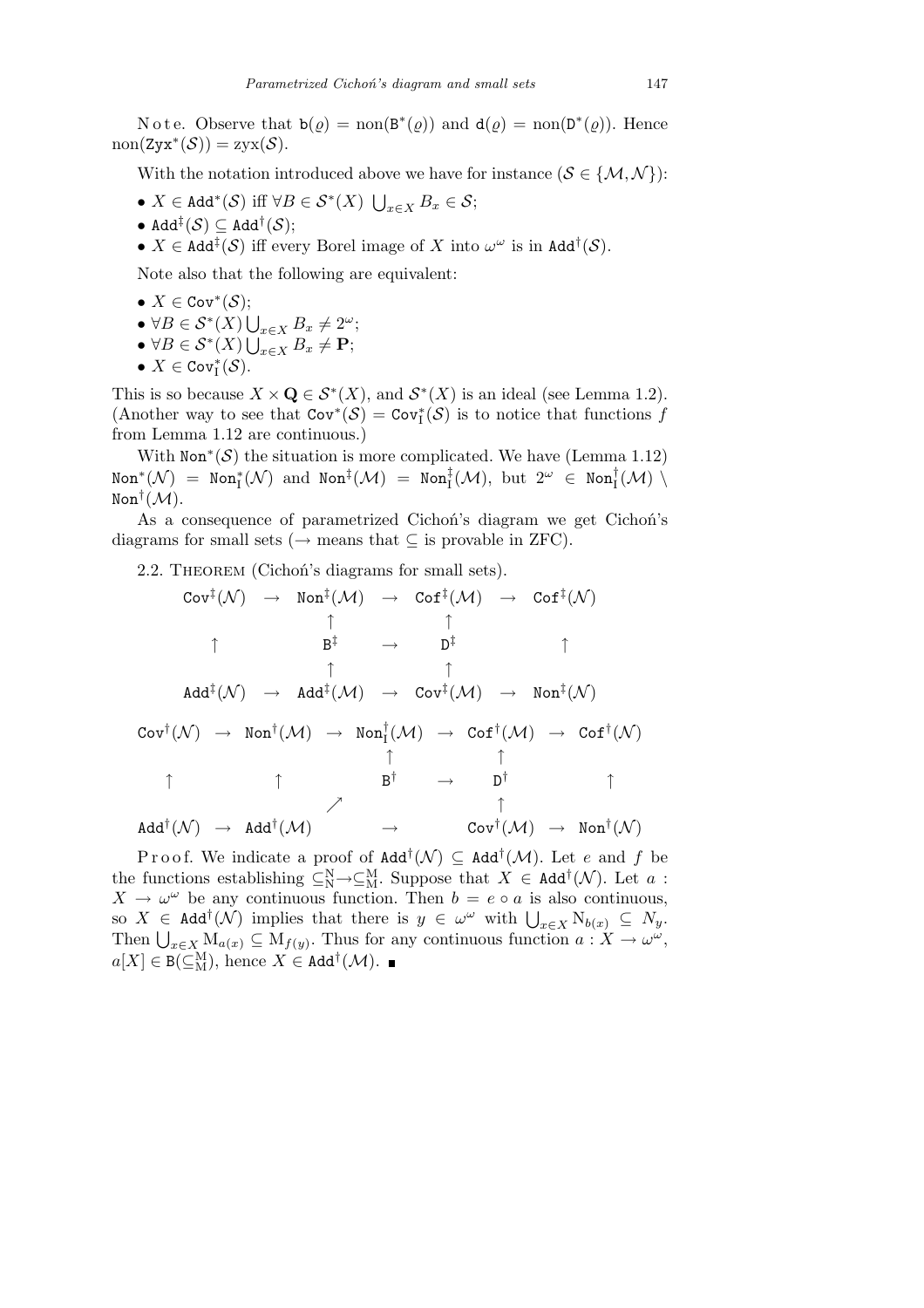Clearly, we could have added arrows from each Borel class to the corresponding continuous class (but not from  $\text{Add}^{\dagger}(\mathcal{N})$  to  $\text{Cof}^{\ddagger}(\mathcal{N})$ , see Section 4). It is also easy to see that no arrow which is not obtained by composing the existing ones can be added to the above diagrams. For example,  $\text{non}(\text{Cov}^{\dagger}(\mathcal{N})) = \text{cov}(\mathcal{N})$  and  $\text{non}(\text{Add}^{\ddagger}(\mathcal{M})) = \text{add}(\mathcal{M})$ . Since it is consistent with ZFC that  $cov(\mathcal{N}) < add(\mathcal{M})$ , we cannot in ZFC have  $\mathtt{Add}^\ddagger(\mathcal{M})\subseteq \mathtt{Cov}^\dagger(\mathcal{N}).$ 

However, from Theorem 1.16 we get

2.3. THEOREM. (a)  $Add^*(\mathcal{M}) = B^* \cap Cov^*(\mathcal{M})$ .

(b)  $Y \notin \text{Non}^*(\mathcal{M}) \& Z \notin \mathbb{D}^* \Rightarrow Y \times Z \notin \text{Cof}^*(\mathcal{M}).$ 

P r o o f. (a) We shall show the inclusion ⊃ (the opposite one follows from the diagram). Suppose that  $X \in B^* \cap Cov^*(\mathcal{M})$ . Let  $a: X \to \omega^\omega$  be a *∗* function. Let *e, f* be the functions from Theorem 1.16. By *X* ∈ Cov<sup>\*</sup>(*M*) there is  $y \in 2^{\omega} \setminus \bigcup_{x \in X} M_{a(x)}$ . Define  $b: X \to \omega^{\omega}$  by  $b(x) = e(a(x), y)$ . Then *b* is a  $*$  function, so, by  $X \in \mathbb{B}^*$ , there is  $z \in \omega^\omega$  with  $\forall x \in X$   $b(x) \preceq z$ . By Theorem 1.16,  $\forall x \in X \ M_{a(x)} \subseteq M_{f(y,z)}$ . Thus  $\bigcup_{x \in X} M_{a(x)}$  is meager.

(b) Suppose that  $Y \notin \text{Non}^*(\mathcal{M})$  and  $Z \notin \mathbb{D}^*$ . There are  $*$  functions  $a: Y \to 2^{\omega}$  and  $b: Z \to \omega^{\omega}$  such that  $a[Y] \notin \mathcal{M}$  and  $b[Z] \notin \mathcal{D}$ . Let *e, f* be the functions from Theorem 1.16. We shall show that for any  $x \in \omega^{\omega}$  there are  $y \in Y$ ,  $z \in Z$  such that  $M_x \subseteq M_{f(a(y),b(z))}$ .

Fix  $x \in \omega^{\omega}$ . By  $a[Y] \notin \mathcal{M}$  there is  $y \in Y$  with  $a(y) \notin M_x$ . Since  $b[Z] \notin \mathcal{D}$  there is  $z \in Z$  with  $e(x, a(y)) \preceq b(z)$ . Then, by Theorem 1.16,  $M_x \subseteq M_{f(a(y),b(z))}$ .

**3. Characterizations.** Lemma 1.7 yields the following characterization.

3.1. THEOREM.  $Add^*(\mathcal{N}) = B^*(\epsilon^*)$  and  $Cof^*(\mathcal{N}) = D^*(\epsilon^*)$ .

Thus, for every Borel set  $B \subseteq X \times 2^{\omega}$  whose all vertical sections are null, S  $x \in X$  *B*<sub>*x*</sub> is null iff every Borel image of *X* into  $\omega^{\omega}$  is localizable.

3.2. DEFINITION. We say that  $y \in \omega^\omega$  *diagonalizes*  $x \in \omega^\omega$  (in symbols:  $x = ∞$  *y*) iff  $\exists^\infty n$  *x*(*n*) = *y*(*n*). We extend this notion to sets as we did with "localizes".

Bartoszyński [B2] proved that  $cov(\mathcal{M}) = b(=\infty)$  and  $non(\mathcal{M}) = d(=\infty)$ . This motivates the following theorem.

3.3. THEOREM. (a)  $Cov^*(\mathcal{M}) = B^*(-_{\infty})$ .

- $(b)$   $D^*(-_{\infty}) \subseteq \text{Non}^*_I(\mathcal{M})$ .
- $\text{(c)} \ Y \not\in \texttt{B}^* \ \& \ Z \not\in \texttt{D}^* ( =_\infty \text{)} \Rightarrow Y \times Z \not\in \texttt{Non}_\texttt{I}^* ( \mathcal{M} ).$

Thus, for every Borel (resp.  $\mathbf{F}_{\sigma}$ ) set  $B \subseteq X \times 2^{\omega}$  with all vertical sections **i** nus, for every boret (resp. **r**<sub>*σ*</sub>) set *B* ⊆ *A* × *Z*<sup>*w*</sup> with an vertical sections meager,  $\bigcup_{x \in X} B_x \neq 2^\omega$  iff for every Borel (resp. continuous) function *a* :  $X \to \omega^\omega$ ,  $\tilde{a[X]}$  is diagonalizable.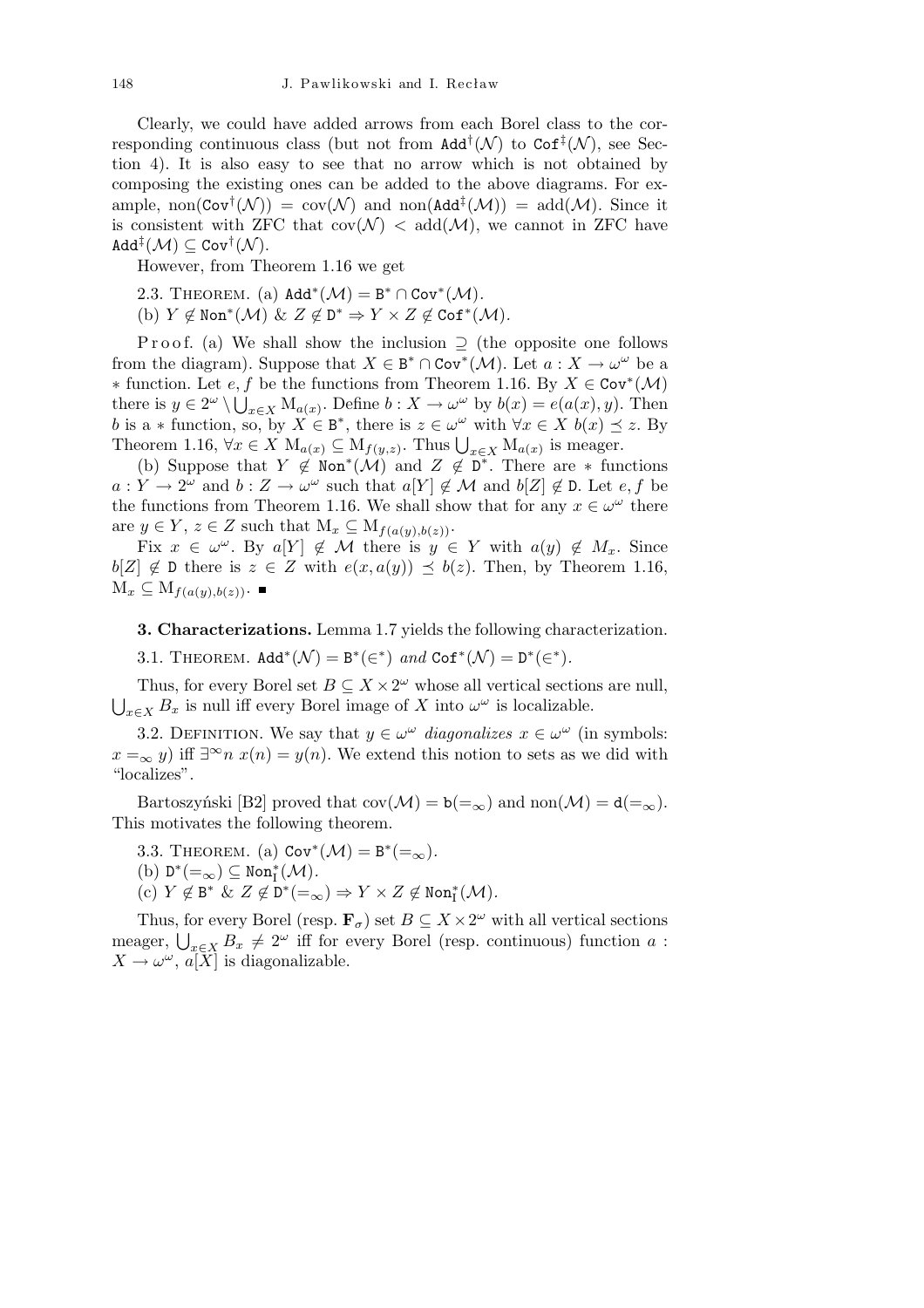## For the proof we need two lemmas.

3.4. Lemma. *There exist continuous functions*

$$
g: \omega^{\omega} \to \omega^{\omega},
$$
  
\n
$$
e: \{\langle x, y \rangle \in \omega^{\omega} \times \omega^{\omega} : \exists^{\infty} n \ g(x)(n) \leq y(n) \} \to \omega^{\omega},
$$
  
\n
$$
f: \omega^{\omega} \times \omega^{\omega} \to \mathbf{P}
$$

*such that*

$$
e(x, y) =_{\infty} z \Rightarrow f(y, z) \notin M_x.
$$

Proof. Define *g* as follows. Fix  $x \in \omega^{\omega}$ . Let  $x'(n) = n + |\tau^n_{x(n)}|$   $(n \in \omega)$ and let  $\bar{x}(n) = n + \max_{m \leq n} x'(m)$  (to have  $\bar{x}$  strictly increasing with  $\forall n$  $\overline{x}(n) \geq x'(n)$ ). Let  $g(x)(n) = \overline{x}^{2n}(0)$  (the superscript denotes the number of iterates of  $\overline{x}$ ).

Now we define *e*. Let  $y \in \omega^\omega$  be such that  $\exists^\infty n \ g(x)(n) \leq y(n)$ . Let  $\overline{y}(n) = n + \max_{m \le n} y(m)$  (*n*  $\in \omega$ ) (again  $\overline{y}$  is strictly increasing and *∀n*  $y(n)$   $\leq \overline{y}(n)$ ).

CLAIM. 
$$
\exists^{\infty} n \overline{y}(n) + |\tau_{x(\overline{y}(n))}^{\overline{y}(n)}| < \overline{y}(n+1).
$$

Proof. We have to see that  $\exists^{\infty} n \ x'(\overline{y}(n)) < \overline{y}(n+1)$ . We show that *∃*<sup>∞</sup>*n*  $\overline{x}(\overline{y}(n)) < \overline{y}(n+1)$ . Suppose there is *k* such that

$$
\forall m \ \overline{x}(\overline{y}(k+m)) \ge \overline{y}(k+m+1).
$$

Let *l* be such that  $\bar{x}^l(0) \geq \bar{y}(k)$ . Since  $\bar{x}$  is increasing, we get for all m,

$$
\overline{y}(k+m) \leq \overline{x}(\overline{y}(k+(m-1)))
$$
  
\n
$$
\leq \overline{x}^2(\overline{y}(k+(m-2))) \leq \dots
$$
  
\n
$$
\leq \overline{x}^m(\overline{y}(k)) \leq \overline{x}^{l+m}(0),
$$

which violates  $\exists^{\infty} n \ \overline{x}^{2n}(0) \leq \overline{y}(n)$ .

Let  $\tau_n$   $(n \in \omega)$  be the  $(n+1)$ <sup>th</sup> sequence  $\tau_{x(\overline{y}(m))}^{\overline{y}(m)}$  for which

$$
\overline{y}(m) + |\tau_{x(\overline{y}(m))}^{\overline{y}(m)}| < \overline{y}(m+1).
$$

Let

$$
e(x, y)(n) = \#(\langle \tau_0, \ldots, \tau_n \rangle),
$$

where  $#$  means the number in an enumeration of

$$
\{\langle \varrho_0, \ldots, \varrho_n \rangle : \exists m_0 < m_1 < \ldots < m_n \; \forall i \; \exists k \in (\overline{y}(m_i), \; \overline{y}(m_i+1)] \; \varrho_i \in 2^{[\overline{y}(m_i), k)} \}.
$$
\n(Note that  $\overline{y}(m_i+1) - 1 \notin \text{dom}(\varrho_i)$ .)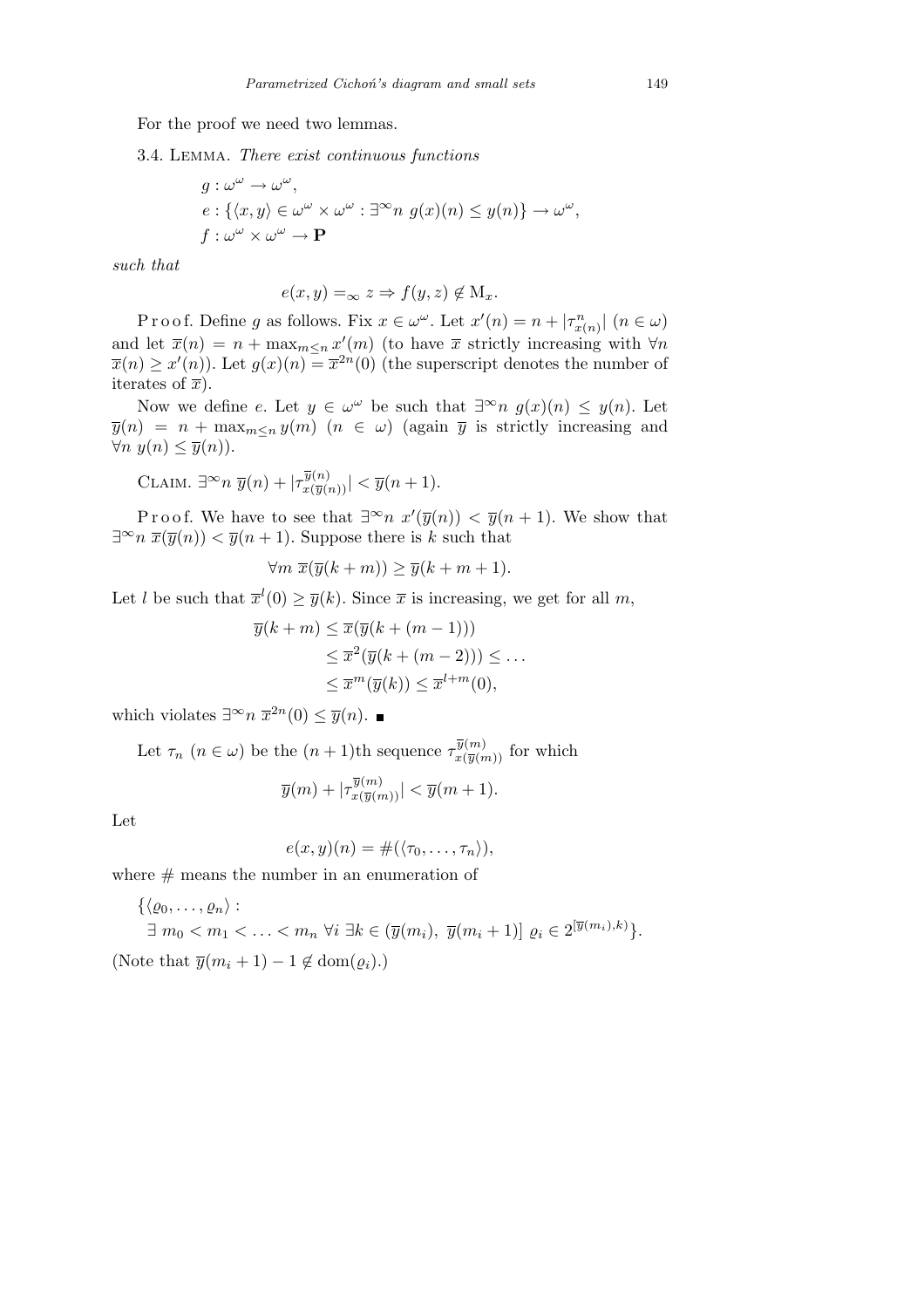Now we define *f*. Let  $z \in \omega^{\omega}$ . For each  $n \in \omega$ , find  $\sigma_0^n, \ldots, \sigma_n^n$  so that  $z(n) = #(\langle \sigma_0^n, \ldots, \sigma_n^n \rangle)$ . Let  $\sigma_n$  be the first of  $\sigma_i^n$ 's whose domain is disjoint from the domains of all  $\sigma_i^{n-1}$ 's ( $\sigma_0$  is the first of all  $\sigma_i^0$ ). Then the domains of  $\sigma_n$ 's are disjoint. Let

$$
f(y,z) = \bigcup_n \sigma_n \cup \Big( \Big( \omega \setminus \bigcup_n \text{dom}(\sigma_n) \Big) \times \{1\} \Big).
$$

Note that if  $z(n) = e(x, y)(n)$  then  $\sigma_n$  is one of  $\tau_i$ 's for which

$$
e(x,y)(n) = \#(\langle \tau_0,\ldots,\tau_n \rangle).
$$

Hence, for some  $m \ge n$ ,  $\sigma_n = \tau_{x(\overline{y}(m))}^{\overline{y}(m)}$ . It follows that if  $e(x, y) =_{\infty} z$  then

$$
\exists^{\infty} m \ \tau_{x(\overline{y}(m))}^{\overline{y}(m)} \subseteq f(y,z),
$$

i.e.,  $f(y, z) \notin M_x$ . To see that  $f(y, z) \in \mathbf{P}$  note that  $\{\overline{y}(m) - 1 : m > 0\}$  is  $\lim_{n \to \infty} J(y, z) \notin M_x$ . To see the disjoint from  $\bigcup_n \text{dom}(\sigma_n)$ .

3.5. LEMMA. (a)  $\overline{\neq}^{\text{I}}_{\text{M}} \rightarrow = \infty^{\text{I}}_{\text{I}}$ .  $(b) = \infty$ <sup>I</sup><sub>I</sub> →  $\angle$ <sup>I</sup><sub>I</sub><sub></sub>.

P r o o f. (a) Let  $e: \omega^{\omega} \to \omega^{\omega}$  be continuous such that

$$
\{t \in \omega^{\omega} : \forall^{\infty} n \ x(n) \neq t(n)\} \subseteq M_{e(x)}
$$

(Lemma 1.2). Let  $f = I$ . Then  $y \notin M_{e(x)} \Rightarrow x = \infty$   $f(y)$ .

(b) Let  $e = I$ . Define  $f : \omega^{\omega} \to \omega^{\omega}$  by  $f(y)(n) = y(n) + 1$ .

P r o o f o f 3.3. (a)  $\subseteq$ : by 3.5(a).  $\supseteq$ : Suppose that every  $*$  image of X into  $\omega^{\omega}$  is diagonalizable. Let  $a: X \to \omega^{\omega}$  be a  $*$  function. We have to show that  $\bigcup_{x \in X} M_{a(x)} \neq 2^{\omega}$ . Let *e*, *f* and *g* be the functions from Lemma 3.4. Since  $g \circ a$  is a  $*$  function,  $(g \circ a)[X]$  is diagonalizable, so there is  $y \in \omega^{\omega}$ such that

$$
\forall x \in X \; \exists^{\infty} n \; g(a(x))(n) \leq y(n).
$$

Define  $b: X \to \omega^\omega$  by  $b(x) = e(a(x), y)$ . Since *b* is a *\** function,  $b[X]$  is diagonalizable, say, by *z*. Then  $\forall x \in X$   $f(y, z) \notin M_{a(x)}$ .

(b) Suppose that  $X \notin \text{Non}^*_I(\mathcal{M})$ . So, there exists a  $*$  function  $a: X \to \mathbf{P}$ such that  $a[X] \notin \mathcal{M}$ . Let f be the function from Lemma 3.5(a). Then  $f \circ a : X \to \omega^\omega$  is a  $*$  function and  $(f \circ a)[X]$  diagonalizes  $\omega^\omega$ . So,  $(f \circ a)[X] \notin$  $D(=\infty)$ , and thus  $X \notin D^*(=\infty)$ .

(c) Suppose that  $Y \notin \mathbb{B}^*$  and  $Z \notin \mathbb{D}^*(=_{\infty})$ . Fix  $*$  functions  $a: Y \to \omega^\omega$ and  $b: Z \to \omega^\omega$  such that  $a[Y] \notin B$  and  $b[Z] \notin D(=\infty)$ . Let *e*, *f* and *g* be the functions from Lemma 3.4. We show that  $f[a|Y] \times b[Z] \notin \mathcal{M}$ . Indeed, suppose  $f[a|Y] \times b[Z] \subseteq M_x$ . Find  $y \in Y$  with  $\exists^\infty n \ g(x)(n) \leq a(y)(n)$ . Next find  $z \in Z$  such that  $e(x, y) = \infty$   $b(z)$ . Then  $f(a(y), b(z)) \notin M_x$ , a contradiction.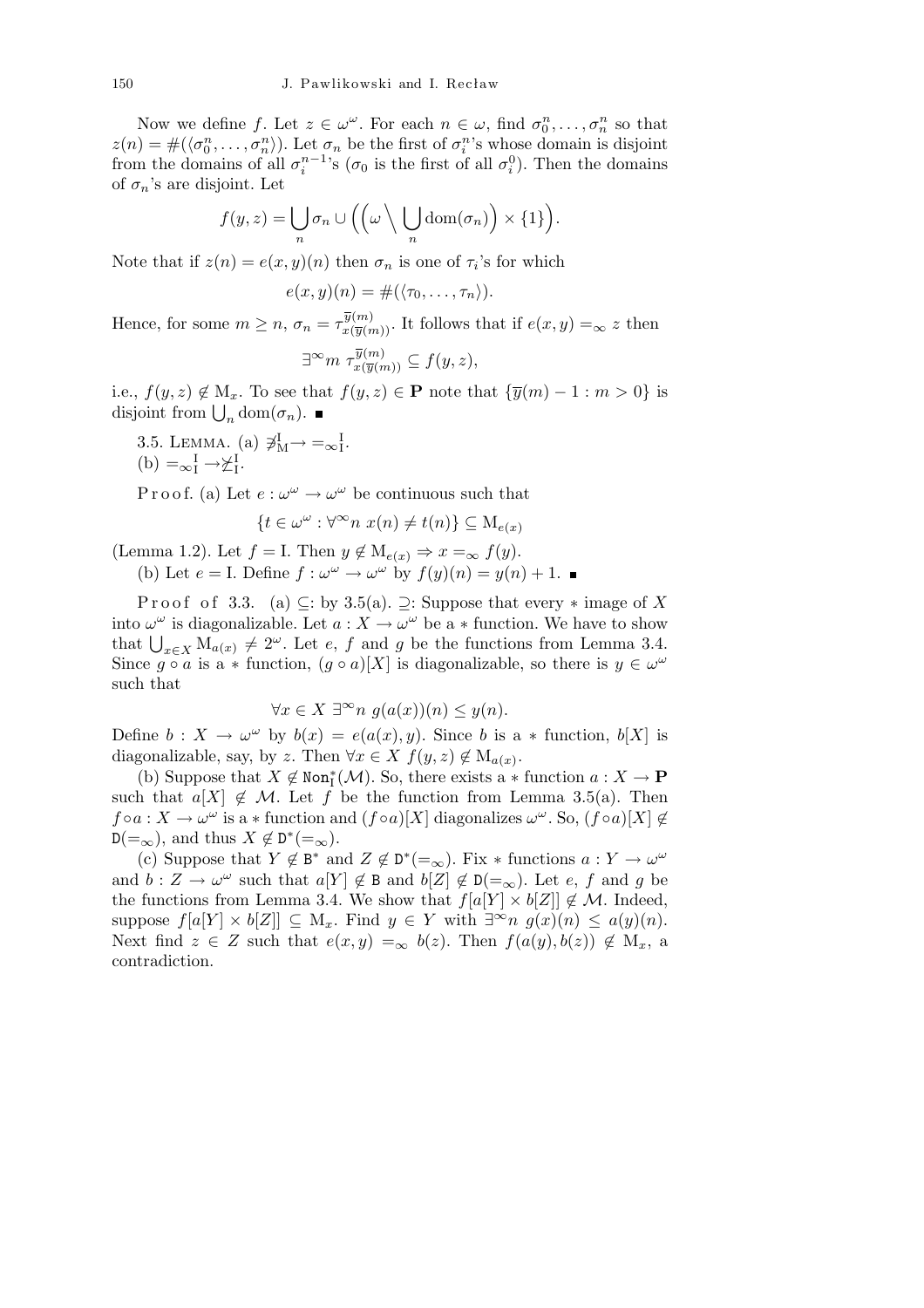Thus there is a  $*$  image of  $Y \times Z$  into **P** which is nonmeager, i.e.,  $Y \times Z \notin \text{Non}^*_I(\mathcal{M}).$ 

N o t e. Let  $\mathcal{D}$  be the ideal of nowhere-dense subsets of  $2^{\omega}$ . Choose  $2^{\omega}$   $\setminus$ S  $\int_{x \in \omega} M_{x(n)}^n$  as its master set. As in Lemma 1.2, we have  $A \in \mathcal{D}^{\dagger}(X)$ iff there is a closed set  $B \subseteq X \times 2^{\omega}$  with all vertical sections nowhere-dense such that  $A \subseteq B$ .

The following are equivalent (see [P3]):

• for every  $\mathbf{F}_{\sigma}$  set  $B \subseteq X \times 2^{\omega}$  with all vertical sections meager,  $\bigcup_{x \in X} B_x$  $\neq 2^{\omega}$ :

• for every closed set  $B \subseteq X \times 2^{\omega}$  with all vertical sections meager,  $\bigcup_{x \in X} B_x \neq 2^{\omega}$ .

This can be incorporated into our scheme as follows. Clearly  $\text{Cov}^{\dagger}(\mathcal{M}) \subseteq$  $\text{Cov}^{\dagger}(\mathcal{D})$ . We shall show the opposite inclusion.

First note that if  $X \in \text{Cov}^{\dagger}(\mathcal{D})$ , then for every continuous function *a*:  $X \to \omega^\omega$  there is  $y \in \omega^\omega$  with  $\forall x \in X$   $\exists n \ a(x)(n) = y(n)$ . (View each  $t \in 2^{\omega}$  as a sequence of consecutive blocks of 0's separated by 1's. Let  $\pi(t) \in \omega^{\leq \omega}$  be such that  $dom(\pi(t))$  is equal to the number of finite blocks and  $\pi(t)(n)$  is the number of 0's in the *n*th block. Then  $\pi|\mathbf{P}$  is a natural homeomorphism of **P** and  $\omega^{\omega}$ . Now, given continuous  $a: X \to \omega^{\omega}$ , look at  $A = \{(x, t) \in X \times 2^{\omega} : \exists n \in \text{dom}(\pi(t)) \ a(x)(n) = \pi(t)(n)\}.$  Note that  $(X \times 2^{\omega}) \setminus A \in \mathcal{D}^{\dagger}(X)$ . Let  $t \in \bigcap_{x \in X} A_x$ . Define  $y \in \omega^{\omega}$  by  $y(n) = \pi(t)(n)$ if  $n \in \text{dom}(\pi(t))$ , and  $y(n) = 0$  otherwise.)

Next, splitting  $\omega$  into infinitely many infinite sets, we deduce that for every continuous  $a: X \to \omega^\omega$  there is  $y \in \omega^\omega$  which diagonalizes  $a[X]$ , hence  $X \in \text{Cov}^{\dagger}(\mathcal{M})$ .

Note, however, that a countable dense subset of **P** is in  $\text{Non}^{\ddagger}(\mathcal{M})$ Non*†* (*D*).

**4. Relation to other small sets.** Some of the classes introduced above have been studied before. The definitions were usually given in the language of covers and subcovers (see [FMi]).

4.1. DEFINITION. Let *X* be a zero-dimensional separable metric space.

(a) *X* ∈ *H* iff for every family  $\mathcal{G}_n$  ( $n \in \omega$ ) of open covers of *X* there exist  $\mathcal{F}_n \in [\mathcal{G}_n]^{<\omega}$  such that  $X \subseteq \bigcup_m \bigcap_{n>m} \bigcup \mathcal{F}_n$ .

(b) *X* ∈ *M* iff for every family  $\mathcal{G}_n$  (*n* ∈ *ω*) of open covers of *X* there exist  $\mathcal{F}_n \in [\mathcal{G}_n]^{<\omega}$  such that  $X \subseteq \bigcup_n \bigcup \mathcal{F}_n$ .

(c) *X* ∈ *C*<sup>*n*</sup> iff for every family  $\mathcal{G}_n$  (*n* ∈ *ω*) of open covers of *X* there exist  $G_n \in \mathcal{G}_n$  such that  $X \subseteq \bigcup_n G_n$ .

(d) *X* ∈ *T* iff for every family  $\mathcal{G}_n$  (*n* ∈ *ω*) of open covers of *X* there exist  $\mathcal{F}_n \in [\mathcal{G}_n]^{\leq 2^n}$  such that  $X \subseteq \bigcup_m \bigcap_{n>m} \bigcup \mathcal{F}_n$ .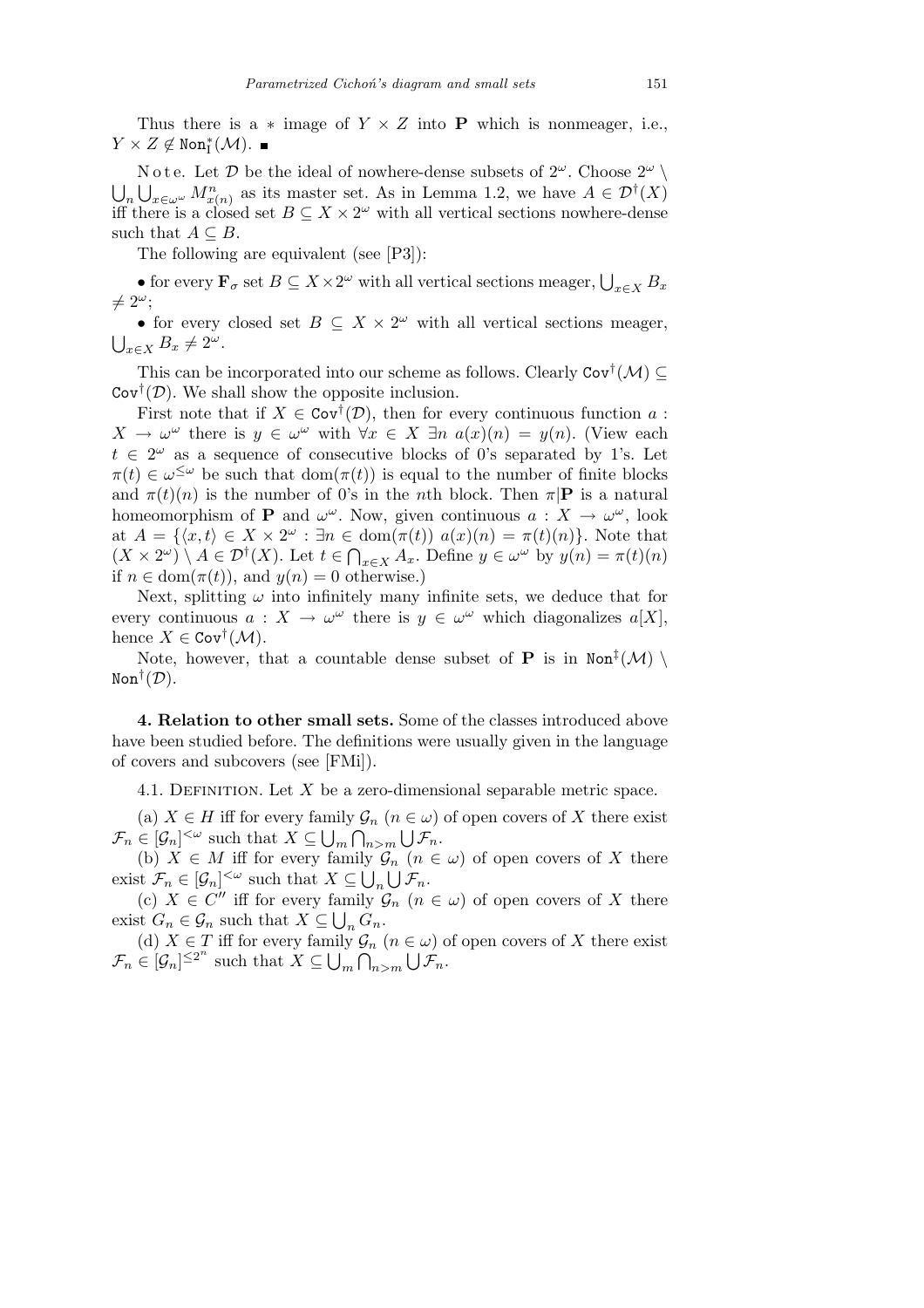4.2. THEOREM. (a)  $H = B^{\dagger}$ . (b)  $M = D^{\dagger}$ . (c)  $C'' = \text{Cov}^{\dagger}(\mathcal{M})$ .

(d)  $T = \text{Add}^{\dagger}(\mathcal{N})$ .

Proof. As noted in [R1], *X* belongs to *H*, *M*,  $C''$ , *T* iff for every continuous function  $a: X \to \omega^\omega$ ,  $a[X]$  belongs to B, D, B(=<sub>∞</sub>), B( $\in$ <sup>\*</sup>), respectively.  $\blacksquare$ 

As mentioned before, every Borel class is contained in the corresponding continuous class. The converse fails strongly. MA (Martin's Axiom) yields a set  $X \in \text{Add}^{\dagger}(\mathcal{N}) \setminus \text{Cof}^{\ddagger}(\mathcal{N})$ . Recław [R3] constructed from MA a  $\gamma$ -set which can be mapped onto  $\omega^{\omega}$  by a Borel function. A modification of his construction gives a strong  $\gamma$ -set with the same property. Strong  $\gamma$ , on the other hand, easily implies  $B^{\dagger}(\epsilon^*)$ . (See [R1] and [GMi] for definitions.)

MA also implies that there is a set of size  $2^{\aleph_0}$  in Add<sup>‡</sup>(N). Todorčević (unpublished) constructed from MA a set *X* of size  $2^{\aleph_0}$  whose Borel images are each strong  $\gamma$ -sets, hence also  $X \in \text{Add}^{\ddagger}(\mathcal{N})$  (see [R1], for this construction under CH). Under MA the classes  $\text{Cov}^{\ddagger}(\mathcal{M}) \setminus \text{Non}_{I}^{\dagger}(\mathcal{M})$  and  $(\text{Cov}^{\ddagger}(\mathcal{N}) \cap B^{\ddagger})$  \Non<sup>†</sup> $(\mathcal{N})$  are nonempty. All  $(\lambda, \kappa)$  Lusin sets for  $\kappa \leq \text{cov}(\mathcal{M})$ are in  $\text{Cov}^{\ddagger}(\mathcal{M}) \setminus \text{Non}_{I}^{\dagger}(\mathcal{M})$  (see [R1]), while all  $(\lambda, \kappa)$  Sierpiński sets for  $\kappa \le \min(\text{cov}(\mathcal{N}), \mathbf{b})$  are in  $(\text{Cov}^{\ddagger}(\mathcal{N}) \cap \mathbf{B}^{\ddagger}) \setminus \text{Non}^{\dagger}(\mathcal{N})$  (see [P3]). Recall that for  $\lambda > \kappa$ , a subset of  $2^{\omega}$  is a  $(\lambda, \kappa)$  Lusin (Sierpiński) set if it has size  $\lambda$  and meets every meager (null) set in a set of size  $\lt \kappa$ .

The class  $\text{Add}^\dagger(\mathcal{M}) \setminus \text{Cov}^\dagger(\mathcal{N})$  is also nonempty under MA (see [BR] for a construction of a  $\gamma$ -set which is not strongly meager; it is known that  $\gamma \Rightarrow H \& C''$ , see [FMi], so  $\gamma$ -sets are in Add<sup>†</sup>(M)).

Since any continuous image of  $2^{\omega}$  into  $\omega^{\omega}$  is compact,  $2^{\omega} \in B^{\dagger}$ . However,  $\text{consistently } 2^{\aleph_0} = \aleph_2 \text{ and } \text{Non}^\dagger(\mathcal{N}) \cup \text{Non}^\dagger(\mathcal{M}) \cup \text{Cof}^\ddagger(\mathcal{N}) \subseteq [\omega^\omega]^{\leq \aleph_1}$ . (Miller [Mi1] proved that if  $\aleph_2$  Sacks reals are added iteratively to a model of CH, then every subset of  $\omega^{\omega}$  of size  $2^{\aleph_0}$  can be continuously mapped onto  $2^{\omega}$ , hence in a Borel way onto *ω <sup>ω</sup>*.)

Recall that a set  $X \subseteq 2^{\omega}$  has strong measure zero iff for every meager set  $A \subseteq 2^{\omega}, A + X \neq 2^{\omega}$  (we take the Galvin–Mycielski–Solovay characterization of strong measure zero sets as our official definition; see [Mi3]). A set  $X \subseteq 2^{\omega}$ is strongly meager iff for every null set  $A \subseteq 2^{\omega}$ ,  $A + X \neq 2^{\omega}$ . The Borel Conjecture says that all strong measure zero sets are countable. The Dual Borel Conjecture says the same about strongly meager sets. Laver [L] showed that the Borel Conjecture is consistent. Carlson [C] did the same for the Dual Borel Conjecture. Now,  $Cov^{\dagger}(\mathcal{M}) \subseteq [\omega^{\omega}]^{\leq \aleph_0}$  if the Borel Conjecture is true and  $\text{Cov}^{\dagger}(\mathcal{N}) \subseteq [\omega^{\omega}]^{\leq \aleph_0}$  if the Dual Borel Conjecture is true. This is so because of the following theorem ((a) is just a rephrasing of  $C'' \Rightarrow$  strong measure zero).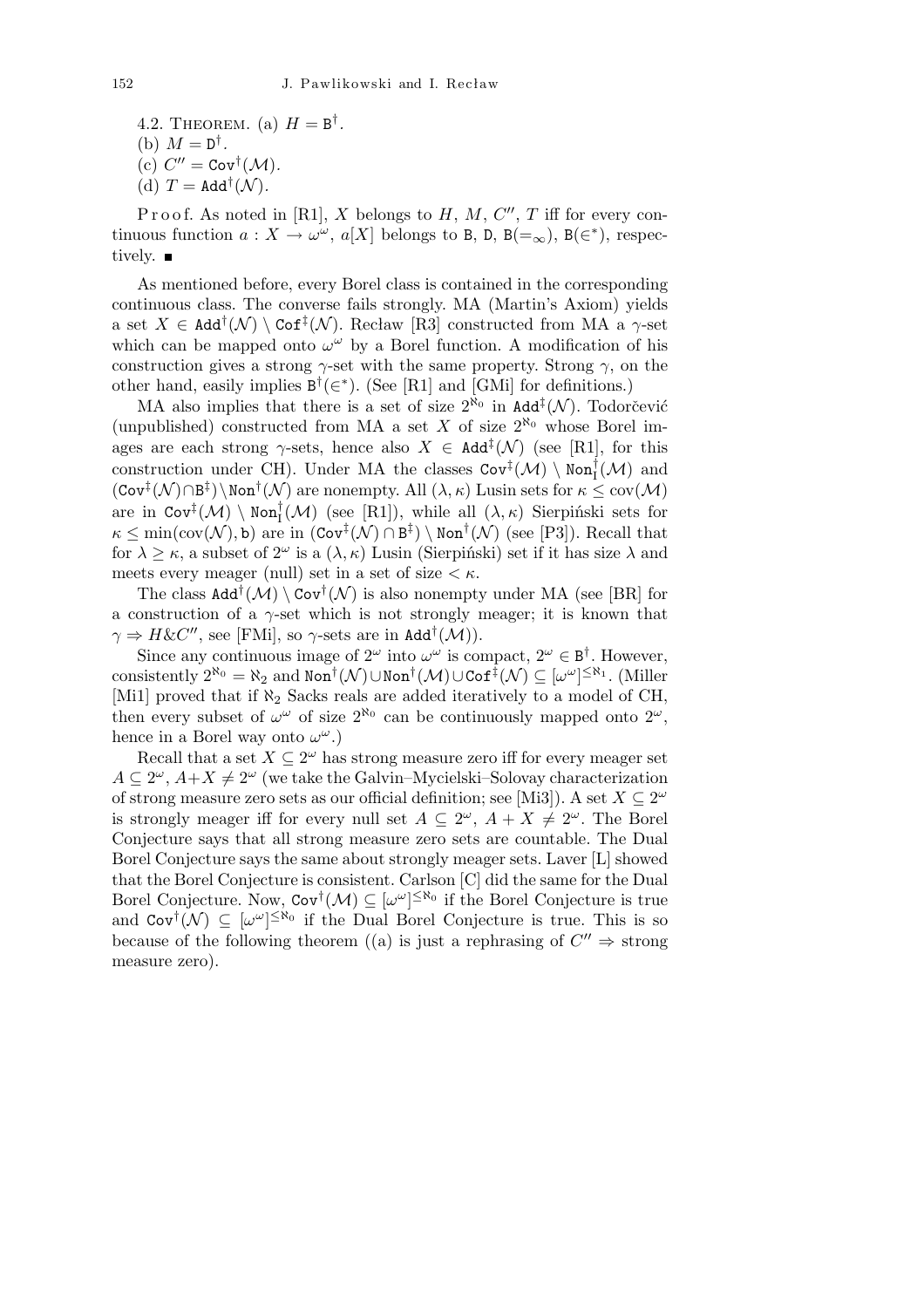- 4.3. THEOREM. Let  $X \subseteq 2^{\omega}$ .
- (a) *X ∈* Cov*†* (*M*) *⇒ X has strong measure zero.*
- (b)  $X \in \text{Cov}^{\dagger}(\mathcal{N}) \Rightarrow X$  *is strongly meager.*

Proof. (a) Suppose that  $X \subseteq 2^{\omega}$  and  $X \in \text{Cov}^{\dagger}(\mathcal{M})$ . Let  $A \subseteq 2^{\omega}$  be meager. Let  $B = \{(x, y) \in 2^{\omega} \times 2^{\omega} : y \in A + x\}$ . Then  $B \in \mathcal{M}^{\dagger}(X)$ . So, there is  $y \in 2^{\omega} \setminus \bigcup_{x \in X} B_x$ . Then  $y \notin A + X$ .

(b) Similar.  $\blacksquare$ 

Consistently  $B^{\ddagger} \subseteq [\omega^{\omega}]^{\leq \aleph_0}$  (Miller [Mi4] showed that consistently every  $\sigma$ -set is countable; easily,  $B^{\ddagger}$  sets are  $\sigma$ -sets). We do not know whether  $\text{Cov}^{\ddagger}(\mathcal{N}) \cup \text{Cov}^{\ddagger}(\mathcal{M}) \subseteq [\omega^{\omega}]^{\leq \aleph_0}$  is consistent. We also do not know whether any of the classes  $\text{Non}^{\ddagger}(\mathcal{M})$ ,  $\text{Non}^{\ddagger}(\mathcal{N})$ ,  $\mathbb{D}^{\dagger}$  can consistently be a subclass of  $[\omega^{\omega}]^{\leq \aleph_0}$ . The class Cof<sup>‡</sup>( $\mathcal{M}$ ), however, cannot.

4.4. Theorem. Cof*‡* (*M*) *contains an uncountable set.*

Proof. Either  $\text{cof}(\mathcal{M}) > \aleph_1$ , and then  $[\omega^\omega]^{\leq \aleph_1} \subseteq \text{Cof}^{\ddagger}$ , or else  $\text{cof}(\mathcal{M})$  $= \aleph_1$ , and then there exists a Lusin set. By [R1] all Lusin sets are in  $\mathtt{Cov}^\ddagger(\mathcal{M}).$ 

**5. Conclusion.** We can go beyond Cichoń's diagram. There are more inequalities between cardinal characteristics which can be parametrized. Some parametrizations are quite straightforward (e.g. parametrizations of inequalities involving the splitting number s and the reaping number r, see Blass [Bl]), others require two steps as in Theorems 1.16 and 3.3 (e.g. the equality  $\mathrm{add}(\mathcal{E},\mathcal{M})=\mathrm{cov}(\mathcal{M})$  from  $|B\mathrm{Sh}|$ ).

We can also consider small sets  $X \subseteq 2^{\omega}$  defined by "total continuous" functions and/or choices (e.g. the sets *X* such that  $f[X] \in B(\cdot)$  for all continuous  $f: 2^{\omega} \to \omega^{\omega}$  and/or the sets *X* such that  $\bigcup_{x \in X} B_x \in B(\cdot)$  for all closed  $B \subseteq 2^{\omega} \times \omega^{\omega}$  whose all vertical sections are in *S*). This leads to some suprising results about strong measure zero sets (see [AR], [P3]).

The reader might wish to consult Vojtáš  $[V]$  and Blass  $[B]$  to get a slightly different perspective onto parametrization.

QUESTIONS. (1) Suppose that for every continuous  $f: \omega^{\omega} \to \omega^{\omega}$ ,  $f[X]$ can be diagonalized. Does it follow that for every closed  $A \subseteq \omega^{\omega} \times \omega^{\omega}$  with can be diagonalized. Does it follow that for every closed  $A \subseteq \omega \times \omega$  with<br>all sections meager  $\bigcup_{x \in X} A_x \neq \omega^{\omega}$ ? (OK if the horizontal  $\omega^{\omega}$  is replaced by a set with property *M*.)

(2) All the classes from Cichoń's diagram but Cov*<sup>∗</sup>* (*N* ) are easily seen to be  $\sigma$ -additive (for Cov<sup>\*</sup>( $\mathcal{M}$ ) one can use Theorem 3.3(a)). Is Cov<sup>\*</sup>( $\mathcal{N}$ ) additive?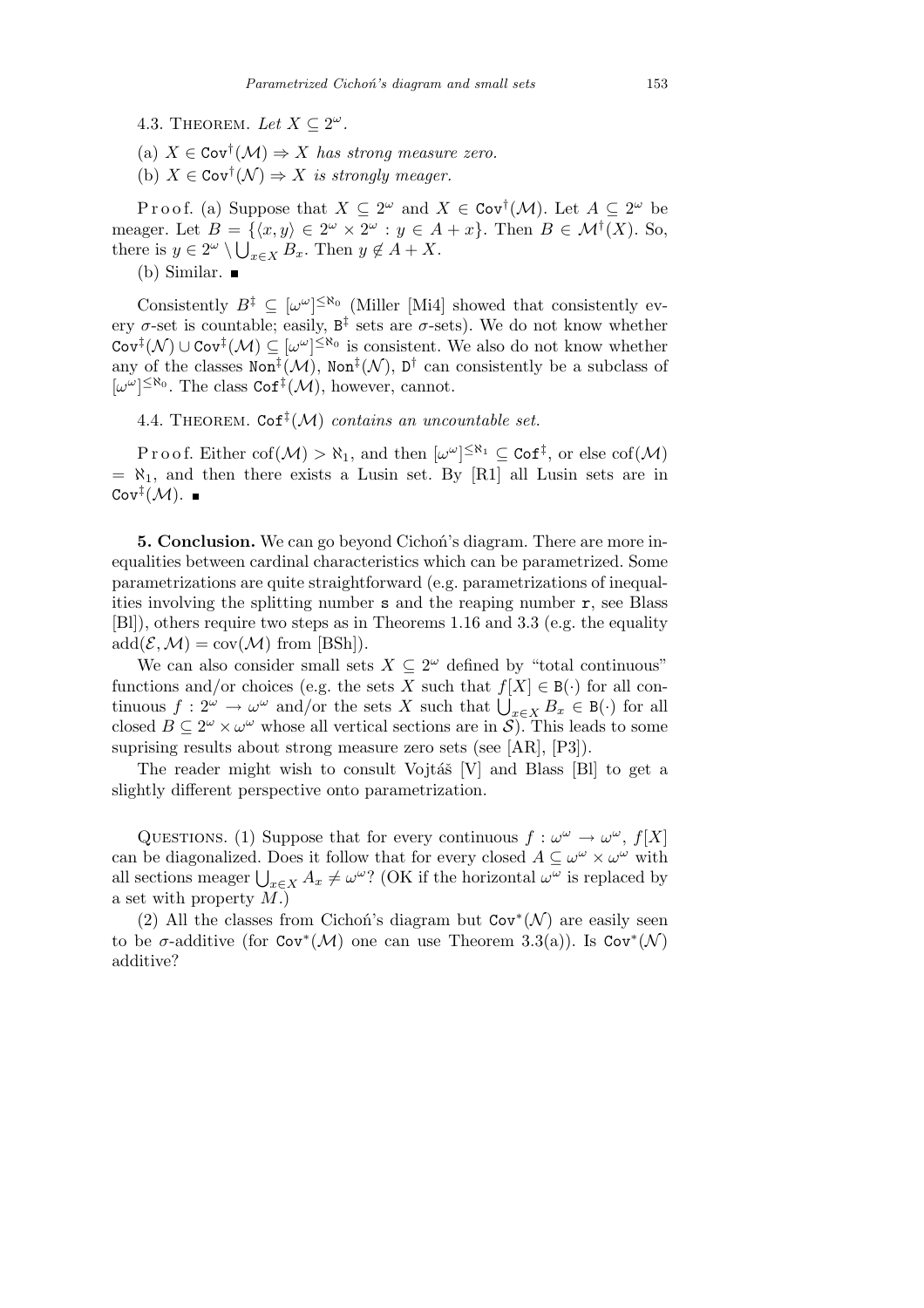(3) Theorem 2.3(b) cannot be strengthened to  $\text{Non}^*(\mathcal{M}) \cup \text{D}^* = \text{Cof}^*(\mathcal{M})$ . A modification of a construction from [R1] gives under CH a set *Y ∈*  $X$ <sup>t</sup> $(X) \setminus D^{\dagger}$ . Now, if *Z* is a Lusin set then  $Z \in D^{\ddagger} \setminus \text{Non}^{\dagger}(\mathcal{M})$ , so  $Y \cup Z \in D^{\ddagger}$ Cof*‡ \*(Non*†* (*M*)*∪*D *†* ). What about Theorem 3.3(c)? (This is connected with the so-called "half Cohen real" problem.)

## **References**

- [AR] A. Andryszczak and I. Recław, *A note on strong measure zero sets*, Acta Univ. Carolin. 34 (2) (1993), 7–9.
- [B1] T. B artoszynski, *Additivity of measure implies additivity of category*, Trans. Amer. Math. Soc. 281 (1984), 209–213.
- [B2] —, *Combinatorial aspects of measure and category*, Fund. Math. 127 (1987), 225–239.
- [BJ] T. B artoszy ński and H. Judah, *Measure and Category in Set Theory*, a forthcoming book.
- [BR] T. B a r t o s z y ń s ki and I. R e c ł aw, *Not every γ-set is strongly meager* , preprint.
- [BSh] T. B art oszyński and S. Shelah, *Closed measure zero sets*, Ann. Pure Appl. Logic 58 (1992), 93–110.
	- [Bl] A. Blass, *Questions and answers—a category arising in Linear Logic*, *Complexity Theory and Set Theory*, preprint.
	- [C] T. Carlson, *Strong measure zero and strongly meager sets*, Proc. Amer. Math. Soc. 118 (1993), 577–586.
	- [F1] D. H. Fremlin, *On the additivity and cofinality of Radon measures*, Mathematika 31 (1984) (2) (1985), 323–335.
- [F2] —, *Cichoń's diagram*, in: Sém. d'Initiation à l'Analyse, G. Choquet, M. Rogalski and J. Saint-Raymond (eds.), Publ. Math. Univ. Pierre et Marie Curie, 1983/84,  $(5-01)$ – $(5-13)$ .
- [FMi] D. H. Fremlin and A. Miller, *On some properties of Hurewicz*, *Menger and Rothberger* , Fund. Math. 129 (1988), 17–33.
- [G] F. G al vi n, *Indeterminacy of point-open games*, Bull. Acad. Polon. Sci. 26 (1978), 445–449.
- [GMi] F. Galvin and A. W. Miller, *γ-sets and other singular sets of real numbers*, Topology Appl. 17 (1984), 145–155.
- [GMS] F. Galvin, J. Mycielski and R. M. Solovay, *Strong measure zero sets*, Notices Amer. Math. Soc. 26 (1979), A-280.
	- [Ke] A. K echnis, *Lectures on Classical Descriptive Set Theory*, a forthcoming book.
	- [L] R. Laver, *On the consistency of Borel's conjecture*, Acta Math. 137 (1976), 151–169.
- [Mi1] A. W. Miller, *Mapping a set of reals onto the reals*, J. Symbolic Logic 48 (1983), 575–584.
- [Mi2] —, *Some properties of measure and category*, Trans. Amer. Math. Soc. 266 (1981), 93–114.
- [Mi3] —, *Special subsets of the real line*, in: Handbook of Set-Theoretic Topology, K. Kunen and J. E. Vaughan (eds.), Elsevier, 1984, 203–233.
- [Mi4] —, *On the length of Borel hierarchies*, Ann. Math. Logic 16 (1979), 233–267.